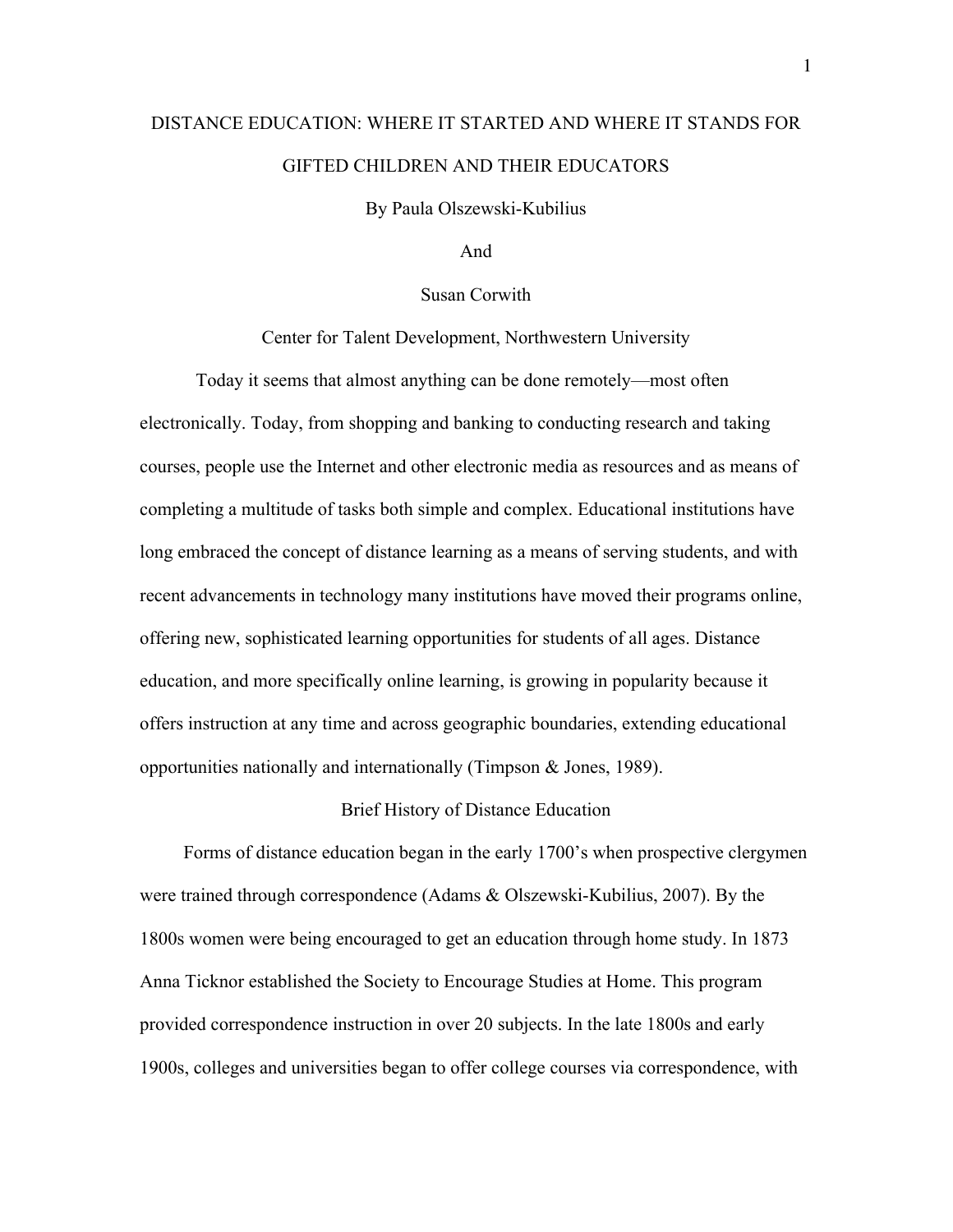University of Chicago leading the charge in 1892 by allowing students living off campus to use the United States Postal Service to exchange lessons and submit assignments. In 1906, the Calvert School of Baltimore became the first elementary school to offer correspondence courses to students (Adams & Olszewski-Kubilius, 2007), and as technology improved and became more accessible, distance learning continued to flourish, making use of radio broadcasts and television once broadcasting became available in the 1950s. With the advent of the computer in the 1970's came electronic bulletin boards, then email correspondence and the Internet, and, eventually, all of the electronic forums we have today.

Distance education has a long history, but its popularity and use have risen exponentially as more advanced technology has become available (Watson & Ryan, 2007). As of 2008, online learning programs at the k-12 level were available in 44 states and several others were in the planning stages (Watson, Gemin & Ryan, 2008). And, the Sloan Consortium reported that in 2004, 2.5 million students enrolled in higher education and took at least one online class, representing approximately 11% of all students in accredited, four year, degree-granting institutions (NACOL, 2006). Enrollment in online higher education programs has increased steadily at the rate of about 400,000 students annually.

## The Delivery of Distance Education

Correspondence via the postal service was the main delivery venue for distance education for over 200 years. With the advent of technologies such as radio, television and telephone, new delivery options became available. These options included lectures given in real time via television broadcasts. Universities used these broadcasts primarily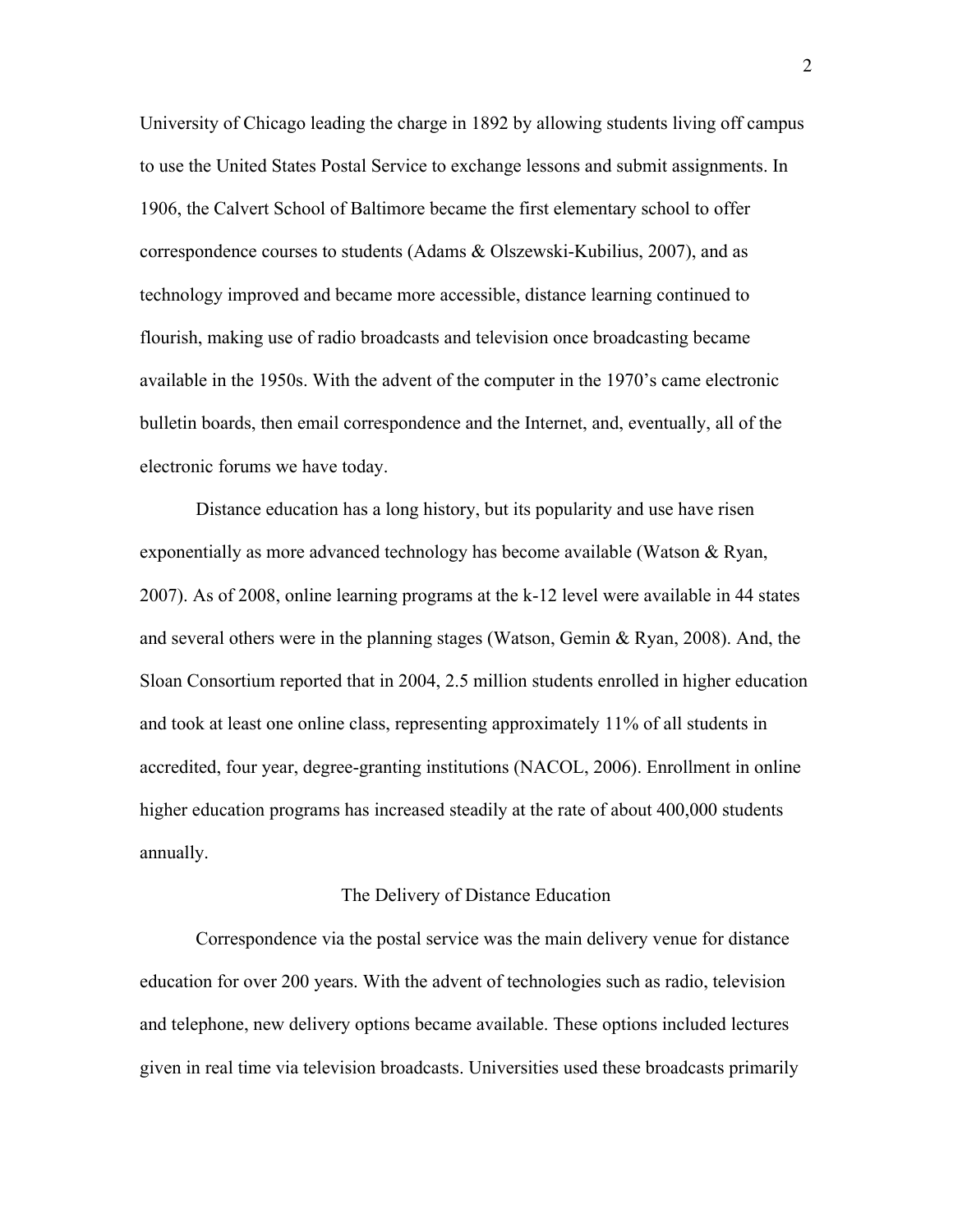to reach students at distant campuses (Adams & Olszewski-Kubilius, 2007). While initially only one-way transmissions, with advancing technologies, these remote classrooms eventually involved two-way transmission, allowing for interactions between students and instructor. More recently, videotapes, computer assisted learning programs, and CD-ROMs allowed students the freedom of learning on their own schedule while in their homes.

Today, with broadband technologies and e-mail, most distance education courses are delivered through the Internet. Some courses are run as an independent study, where each student progresses through the material on his or her own and works individually with the instructor. Other courses and programs use a cohort model in which students proceed at the same pace and work together online through virtual class meetings. Some courses involve a hybrid of the two models with required virtual class meetings interspersed within an otherwise independent study. Other hybrid models are possible including occasional face-to-face meetings combined with online work, or a combination of virtual classes and real time face-to-face class meetings, etc. In a recent survey, researchers found that out of 77 online programs surveyed, 65% use asynchronous course primarily or entirely while 31% use a mix of real time and asynchronous courses, and only 4% use synchronous courses exclusively (Watson & Ryan, 2007). Thirty-nine percent of online programs had courses with set start and end dates, 25% had courses that were self-paced, and 36% of programs included both types of courses (Watson & Ryan, 2007).

# Recent Growth of Distance Education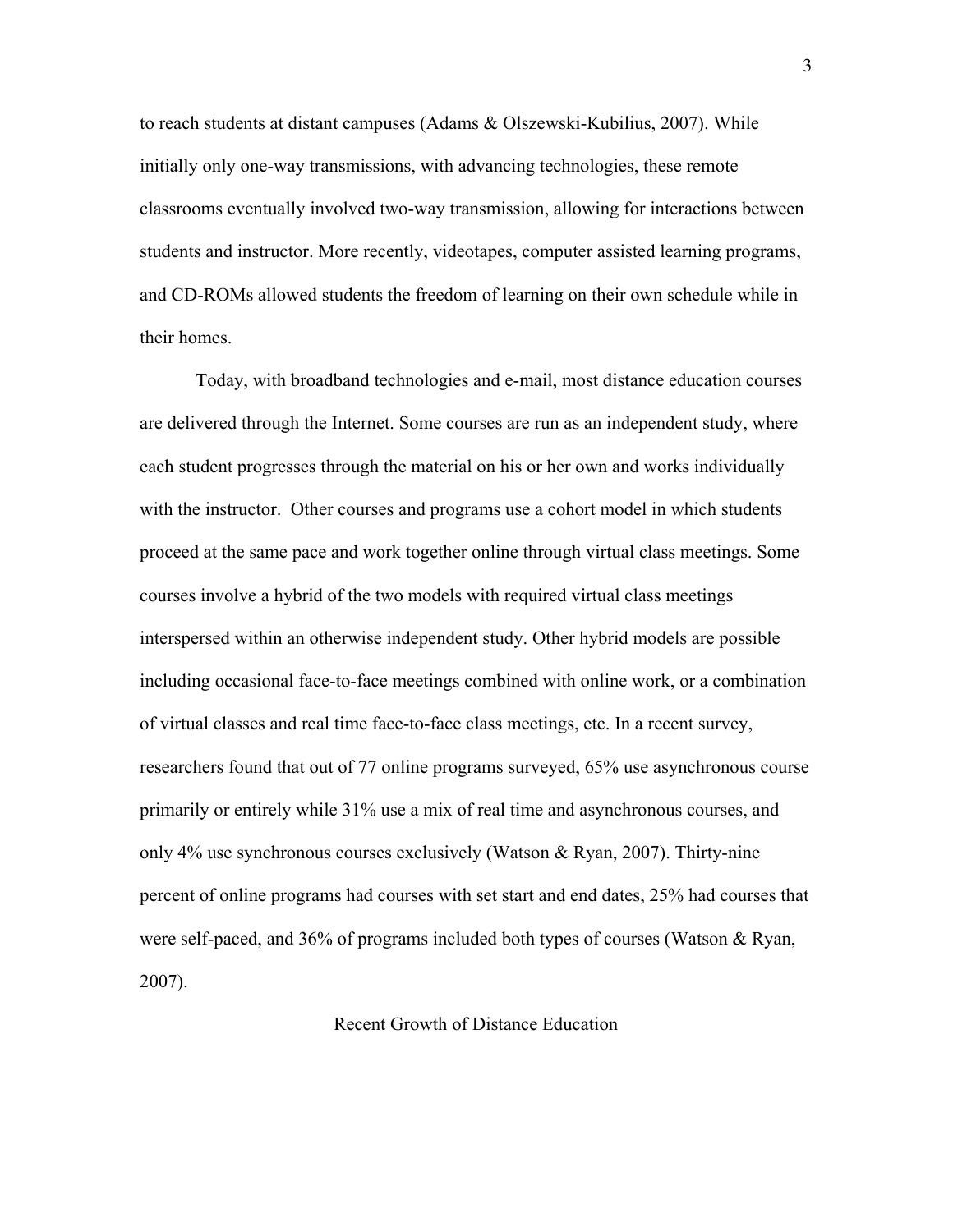With the rapid advancement of technology, distance education opportunities, particularly online learning options, have expanded significantly. Distance education is available widely now, and many programs are experiencing rapid enrollment growth. The phenomenal growth of distance learning is documented in several recent reports and publications:

- A recent book aimed at helping high school students find an online high school lists 113 such programs (Kiernan, 2005).
- 44 states have significant online learning programs to supplement school programs or significant full-time programs (complete cyber schools) or both (Watson, 2008).
- In a recent U.S. Department of Education survey (2008) the number of K-12 distance learning course enrollments grew from 317,000 to 507,000 between 2003 and 2005.
- In a recent survey of providers, 40% of online programs reported annual growth of 25% in the 2006-07 school year and in half of those programs the growth was 50% or more (Watson, 2008).
- In a 2007 survey of 10,000 public schools nationwide, 75% had one or more students enrolled in a full online or partially online course, an increase of 10% since 2005-2006, and 66% of responding schools expected this figure to increase in future years (Picciano and Seaman, 2009)

# Advantages of Distance Education

There is demand for distance education from consumers, but what are the advantages of distance learning venues? One advantage is access to an expansive college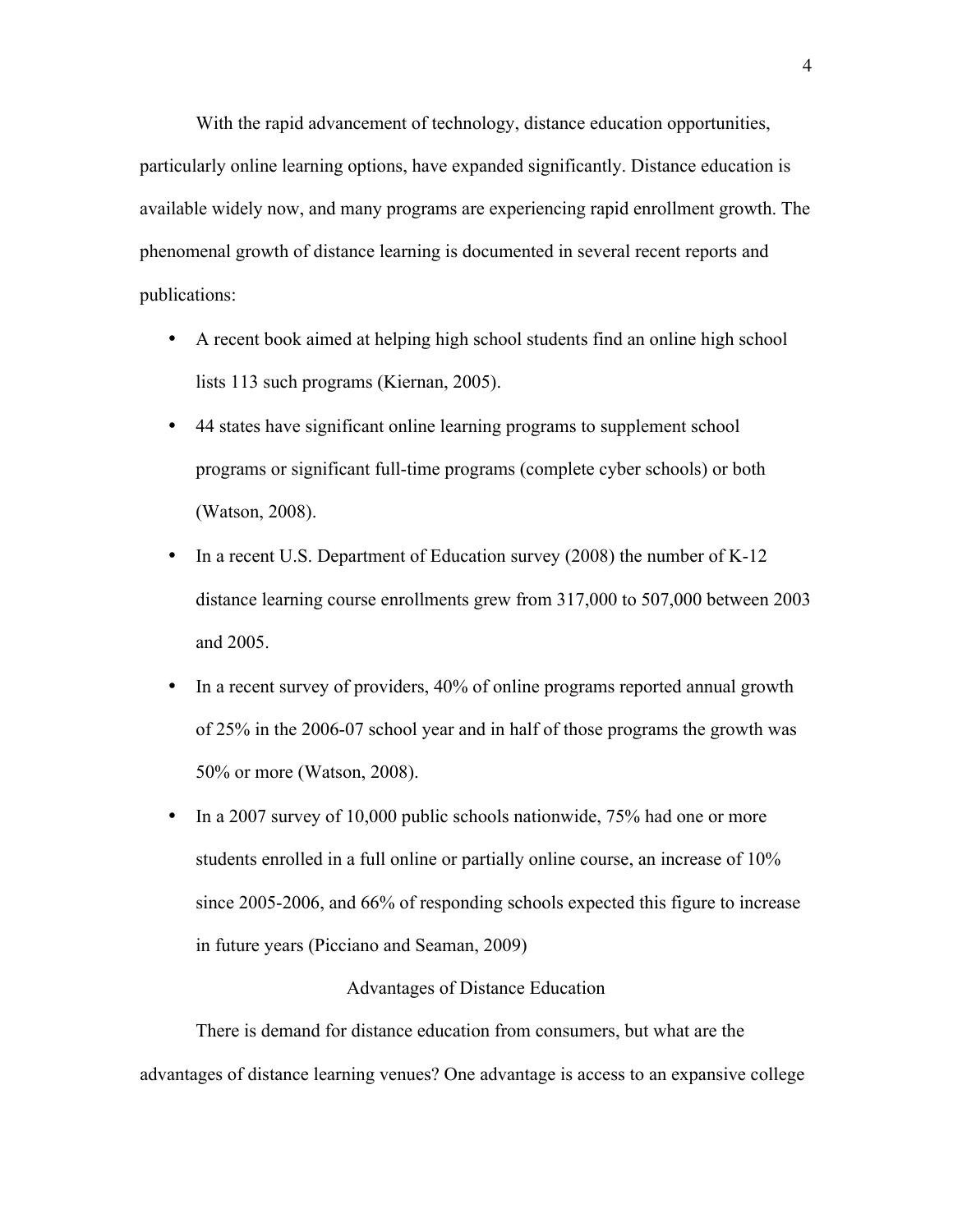advanced courses that would otherwise be unavailable, particularly to students in rural preparatory curriculum. Distance learning programs provide access to a wide range of and low-income communities whose schools have limited offerings, and to students who might now have the prerequisites to take advanced or AP classes in their home school. Being able to offer courses not available in one's school, particularly advanced and AP courses, and meeting the needs of specific groups of learners including gifted learners were the two most important reasons cited by school district administrators for offering online courses (Picciano and Seaman, 2009).

Another advantage of distance education is that it develops skills necessary for success in the  $21<sup>st</sup>$  century (NACOL, 2006). The state of Michigan has gone so far as to require that every high school student complete an online course before graduation, believing that online instruction will be a fact of life for students in the future and high school should prepare them for it. According to NACOL,  $21<sup>st</sup>$  century technology skills include:

- Global awareness, which includes understanding of world cultures and an ability to relate to individuals from diverse backgrounds;
- Self-directed learning;
- Information and communications technology literacy;
- Problem-solving skills;
- Team-oriented and group-focused problem solving;
- And time management and personal responsibility (NACOL, 2006).

Another often cited advantage of distance education is the individualization possible in terms of content and instruction. Teachers report that they can respond more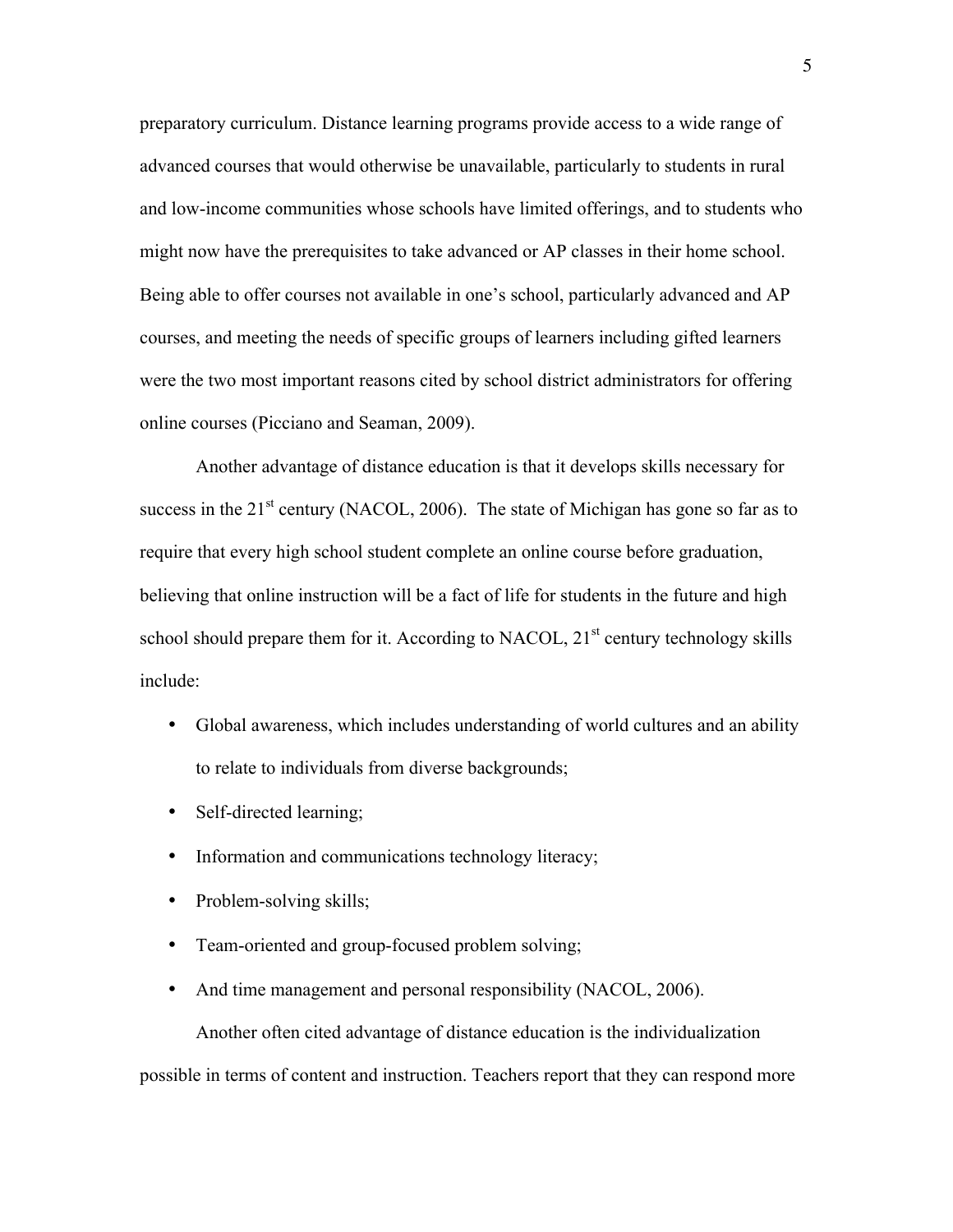easily to the needs, abilities and previous experiences of students in their online courses compared to brick and mortar classes (Education Week, 2009). Distance education classes often involve a more personal relationship between teacher and students, one that is more akin to a mentor-mentee relationship as a result of the one-on-one communication that occurs around assignments and course activities as well as the tailoring of course content and instruction to individual students (Dykman & Davis, .

Who Is Being Served Through Distance Education?

Historically, correspondence courses emerged to serve adult students in rural areas who were not geographically close enough to an institution of higher education to physically attend classes. More recently, distance education programs for pre-college students were designed to serve students who were not succeeding in a traditional school setting or were unable to attend a regular school (Olszewski-Kubilius & Limburg-Weber, 2002; Timpson & Jones, 1989) for a variety of reasons including illness or because they had special talents that required full time training during the day (e.g. elite tennis players). The reasons for participation are now more varied and a significant segment of the pre-college distance education population consists of students who are taking courses for credit recovery, particularly enrollments in state supported virtual high schools. However, growing segments of the distance education market are students who want or need to supplement their school programs with additional advanced courses, students who want to take advanced courses earlier than typically allowed, and home-schooled students (Roblyer, 2006). All of these groups likely include academically gifted students.

Current forms of distance education transcend the constraints of time and space and enable educators and learners to "interact" but not necessarily in face-to-face

6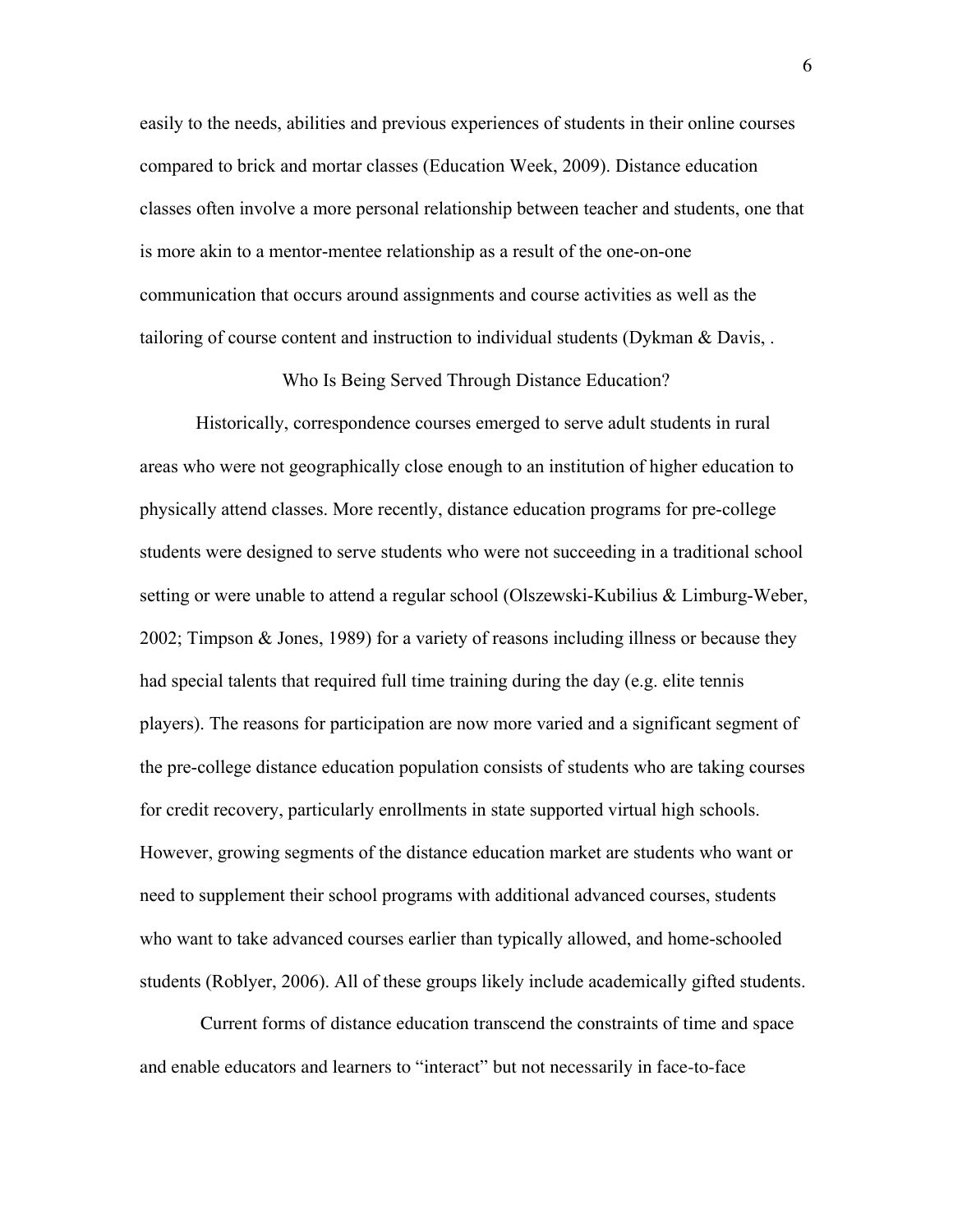situations ("Accessing Distance Learning," 1995; Hofmeister, 1994; Washington, 1997). Distance education programs may never replace traditional classrooms and schools, but increasingly they are a means of compensating for educational deficits, such as a lack of advanced courses or teachers to teach advanced courses; to supplement existing curricula with additional courses; or to meet the needs of special groups of students including gifted, at-risk, elite athletes and performers, dropouts, migrant youth, pregnant or incarcerated, and home bound or home-schooled students (Adams & Cross, 1999/2000; Picciano & Seaman, 2009; Ravaglia & Sommer, 2000; Washington, 1997; Watson, 2007; Wilson, Litle, Coleman, & Gallagher, 1997/1998).

Need for Distance Education Programs for Gifted Students

Gifted educators appear interested in distance education as a means to increase their ability to serve gifted learners, especially those with limited access to advanced courses (Adams & Cross, 1999/2000; Olszewski-Kubilius & Limburg-Weber, 2002). Distance education programs may be a good option for gifted students in a wide variety of circumstances, including situations where students attend schools with few advanced courses and gifted programs (Picciano & Seaman, 2009), cannot obtain early access to advanced courses, want to take additional advanced courses but cannot fit them into their school schedules, or are not thriving in a typical school setting (Goodrich, 1994; Lewis, 1989; Lewis & Talbert, 1990; McBride, 1991b; McBride & Lewis, 1993; Ravaglia & Sommer, 2000; Savage & Werner, 1994; Wilson et al., 1997/1998), and homebound or home schooled gifted learners (Ravaglia & Sommer, 2000).

A tremendous area of need seems to be for rural schools. A recent survey of 10,000 school districts nationwide by the Sloane Consortium concluded: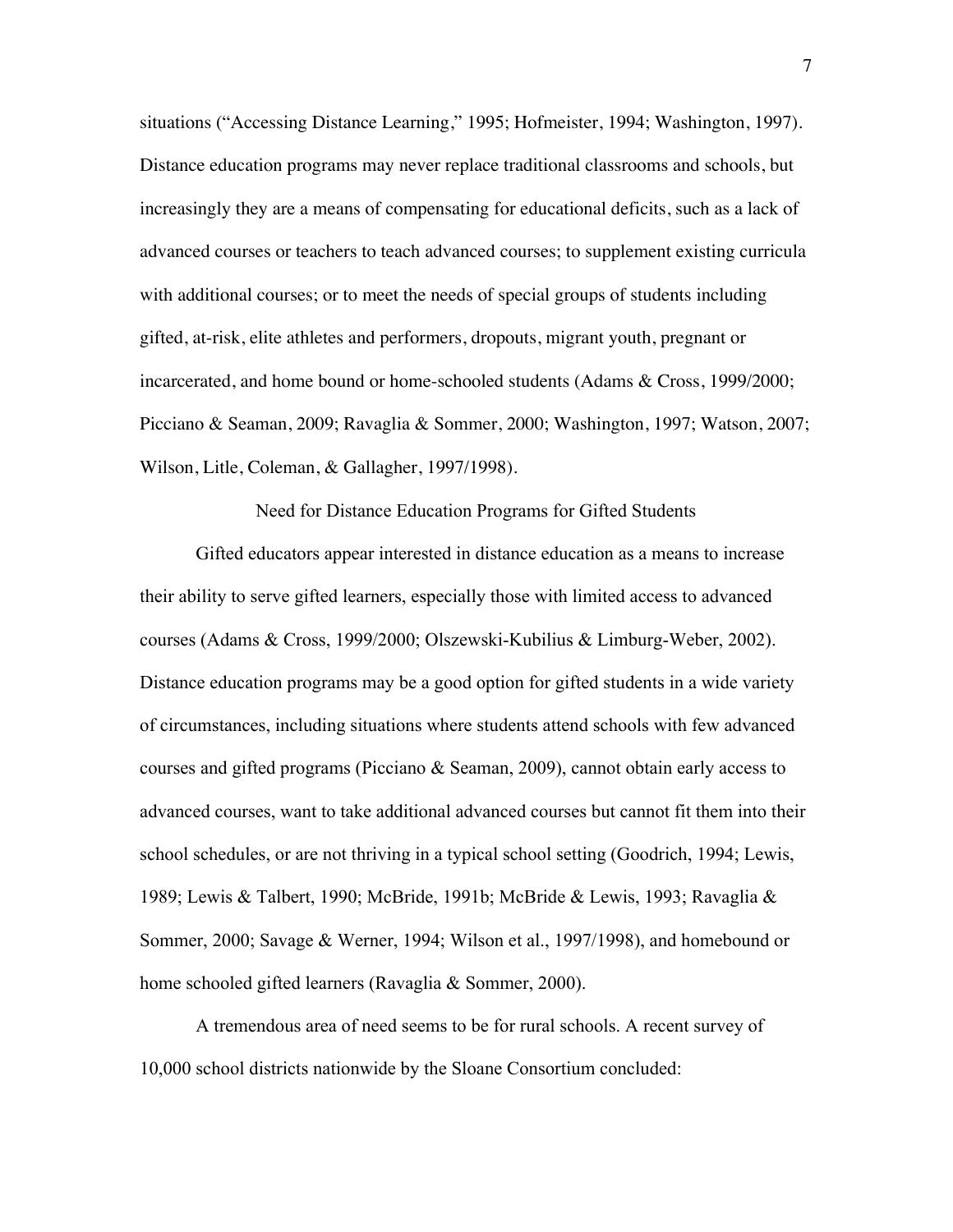In the original study and in this study, the loudest and clearest voices were those of respondents representing small rural school districts. In these places, online learning is not simply an attractive alternative to face-to-face instruction but increasingly is becoming a lifeline to basic quality education. Shortages of teachers in high-demand secondary school subject areas such as science, mathematics, and foreign languages, as well as modest property tax bases and the lowest per pupil expenditures compared to urban and suburban districts have forced rural school districts to use their financial resources as wisely and effectively as possible. Online learning provides these districts with a cost beneficial method of providing courses that otherwise would require hiring teachers, many of whom would be uncertified in their subject areas and who would not have enough students to justify their salaries. This would be true not only for electives and enrichment subjects but increasingly for required courses as well. Several of these issues were presented earlier in this report. Below the voices of respondents to our survey state well their concerns and needs:

One of the significant advantages of distance education for schools is the ability to provide appropriate courses for gifted students without having to separate them from their chronological peers or regular school environment, thus avoiding transportation costs and problems associated with placing younger students in classes with older students (Ravaglia & Sommer, 2000).

A sample of middle and high school (grades 6 through 12) gifted students enrolled in a distance education program through the Center for Talent Development at Northwestern University, most of whom (83%) were enrolled full time in public schools, revealed that students' interest in specific subjects, a desire to enrich or add to their local school curriculum, a desire to accelerate or move faster through the curriculum, and the unavailability of the courses in their home schools were the major reasons for enrolling in the distance education program (Olszewski-Kubilius & Lee, 2004a). Less salient (reported by less than 10% of students) were reasons such as a desire to accumulate another AP credit for college or to take a course offered in their schools but unavailable to their age group. The reasons for taking a distance education courses were different for younger students; Parents who enrolled their fourth through sixth graders in enrichment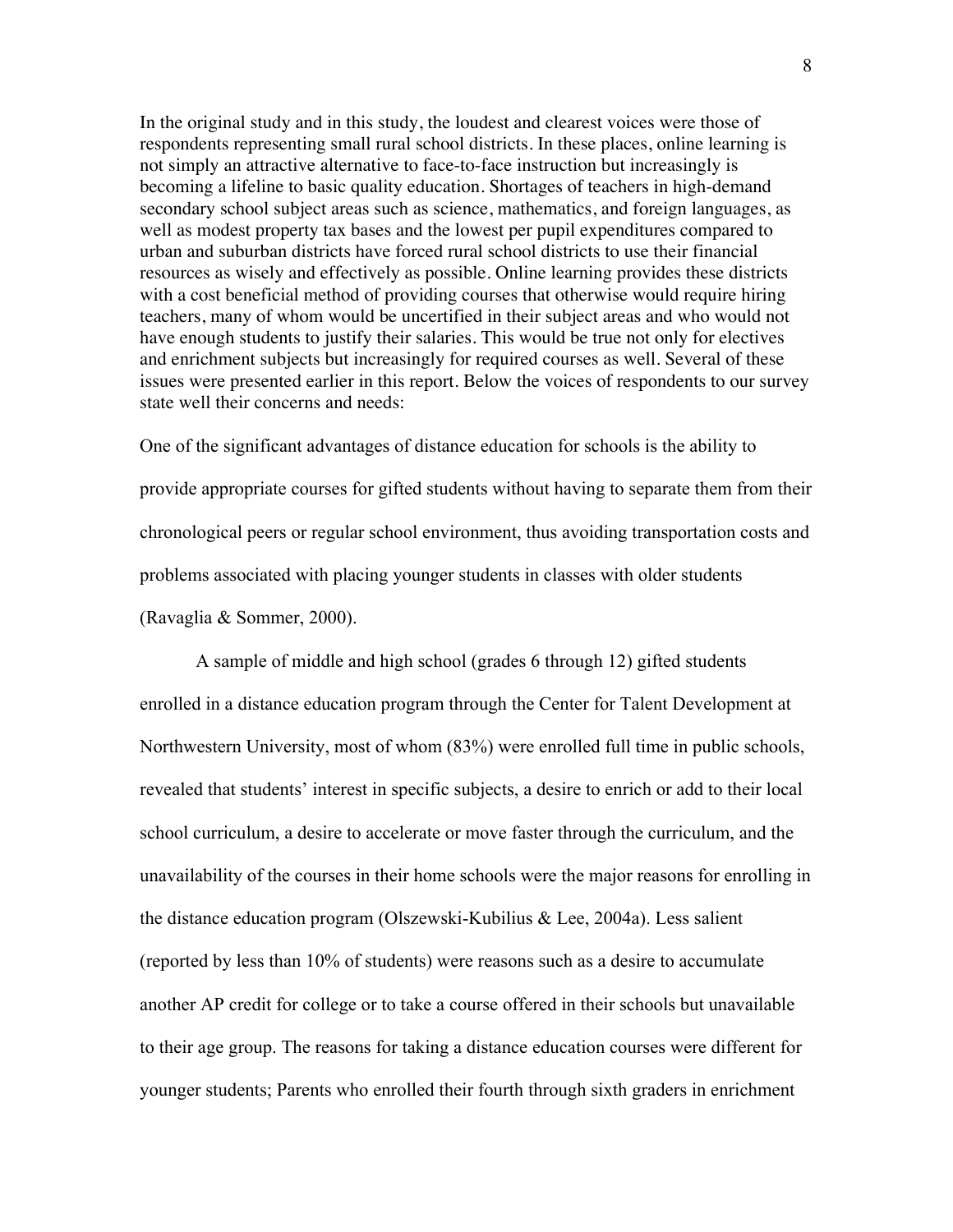classes in a distance education program did so primarily because they desired academic challenge for their children and because of their children's interest in the subject matter. Other less significant reasons for these younger students were the lack of courses in their school and a desire by parents that their children spend more time on academic pursuits (Dershewitz, Lee, & Johnson, 2006).

Number of Gifted Students Enrolled in Distance Learning Programs

A national study of four talent search centers serving academically gifted students through distance education programs found that 34,644 students in grades 3 through 12 had participated in distance education courses since the inception of these programs in the 1990s and 7,468 participated in 2003-2004 (Lee, Matthews, & Olszewski-Kubilius, in press). For the year 2003-2004, males (53.9%) surpassed females (45.9%) in their participation in these courses. More than half (54.2%) of the students were seventh through ninth graders, 43.1% were third through sixth graders, and 2.8% were tenth through twelfth graders. Many other gifted students may be participating in distance education programs through state supported virtual high schools or other institutions or organizations. While the overwhelming majority of these other programs are not geared specifically towards gifted learners, they may offer courses that appeal to or are appropriate for these students.

Effective Teaching and Learning in Distance Education Programs

Effective distance education programs, like all educational endeavors, build on knowledge of best practice. The most effective programs are ones that focus on learnercentered instruction, the learners' motivation, and an environment that allows participants to engage and interact (Dooley, Lindner & Dooley, 2005). Distance education is often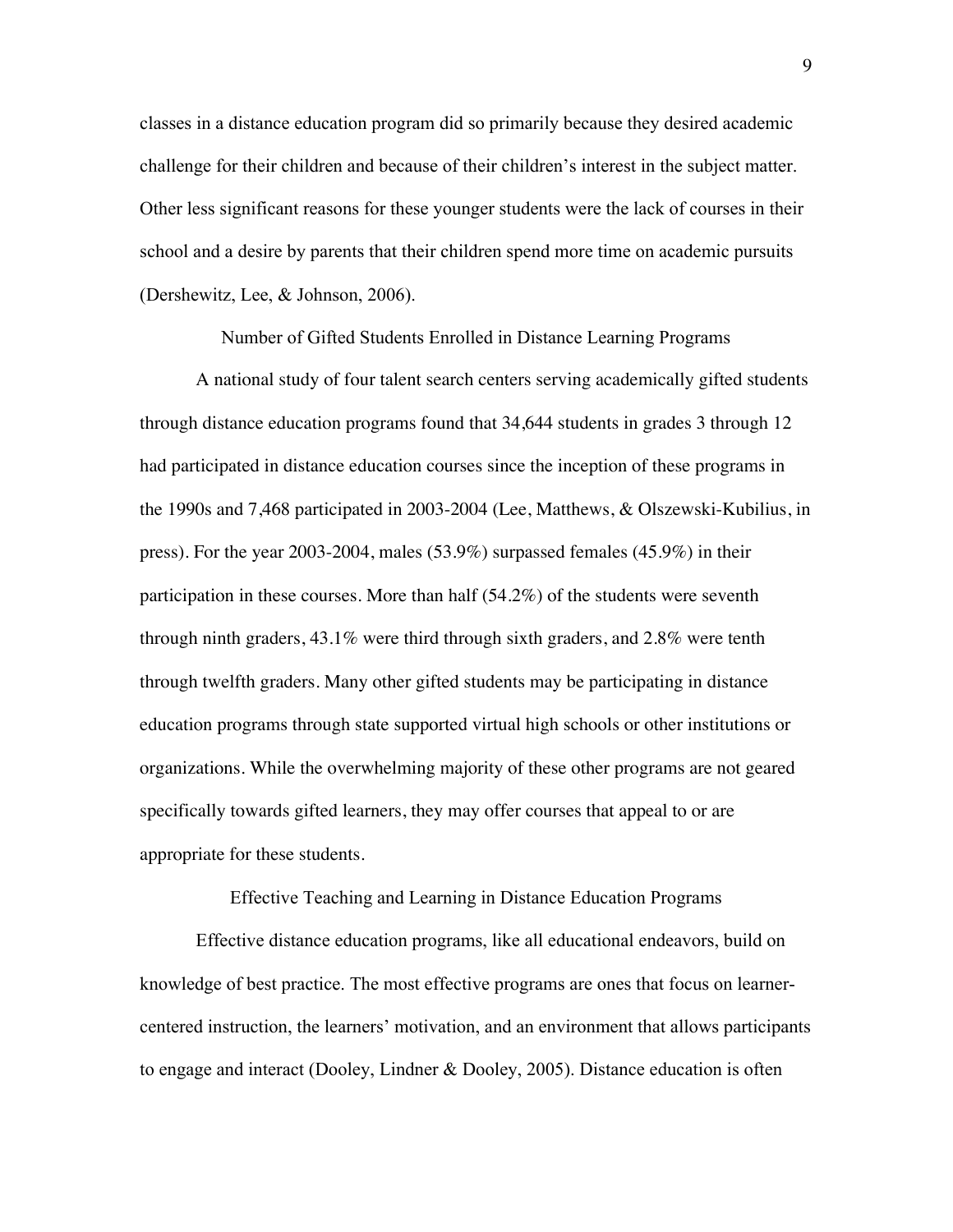thought of as a lonely or a solitary type of experience, but this is not necessarily the case with current technologies. By posting discussions or participating in real-time class discussions online, students can actively engage with others. And, contrary to many people's beliefs that distance education is passive, distance education programs are based on the premise that students are active participants and collaborators (McLoughlin, 1999) who construct their own knowledge (Hull, Bull, Montgomery, May, & Overton, 2000), reflecting a student-centered learning approach in which the learner takes responsibility for her learning. Teachers assist learners by serving as an "educational resource" and encouraging students to engage in learning activities (Wilson et al., 1997/1998).

Effective use of technologies makes distance education programs active and engaging learning experiences for students (Glennan  $\&$  Melmed, 1996). The technologies enable students to have a variety of learning experiences including virtual field trips to cultural institutions and historical sites that allow students to have broader exposure to the arts. Technologies can also afford students the opportunity to communicate and collaborate with a more diverse group of students thereby cultivating an understanding of multicultural perspectives via interactions across classrooms, countries, and continents (Cifuentes, Murphy, & Davis, 1998).

As distance-learning programs continue to thrive, institutions such as the National Education Association (NEA) and International Association for K-12 Online Learning (iNACOL) are providing guidance to educators and administrators on the design of effective programs. The NEA has now published teaching guidelines that offer the following course design standards:

• Courses should be instructor-led;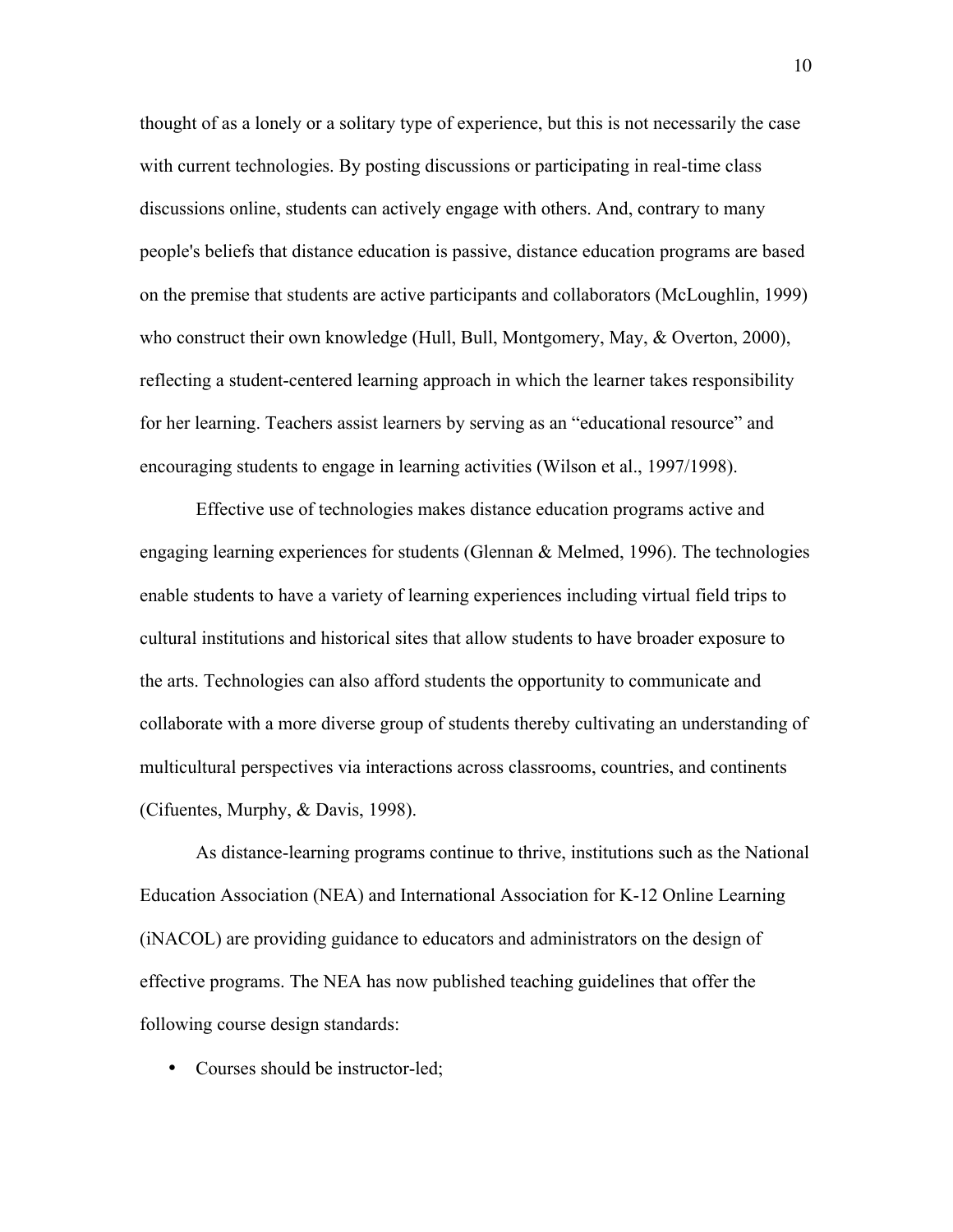- Courses should be student-centered;
- Learning should be collaborative in nature;
- Coursework should maximize participation flexibility while providing a framework for student pacing;
- Courses should foster information, communication, and technology skills necessary for success in this century, such as  $21<sup>st</sup>$  Century and ICT;
- Course format, expectations and instructions should be clear and concise;
- Activities and assessments should account for different learning styles;
- Courses should use the latest best practices (NEA, 2006, p. 6-7).

With appropriate attention to the design and implementation of distance learning programs they effectively meet the needs of a wide range of learners.

Distance Education Programs Specifically Designed for Gifted Students

Some university-based gifted centers have distance education programs designed specifically for gifted students of pre-college age. The Center for Talented Youth (CTY) at Johns Hopkins University offers computer-based multimedia courses in mathematics, computer science, language arts and writing, science, foreign language and Advanced Placement (AP®) for students in elementary through high school. Students interact with their instructors using email, telephone, or by means of an interactive, Internet-based whiteboard. Students can earn high school credit for high school level classes.

Duke University's Talent Identification Program (Duke TIP) offers distance education courses through their E-Studies program to gifted students in grades 8-12. Courses are web-based, and students interact with their instructors and peers through online discussions, virtual lectures, and real-time collaborations. Examples of course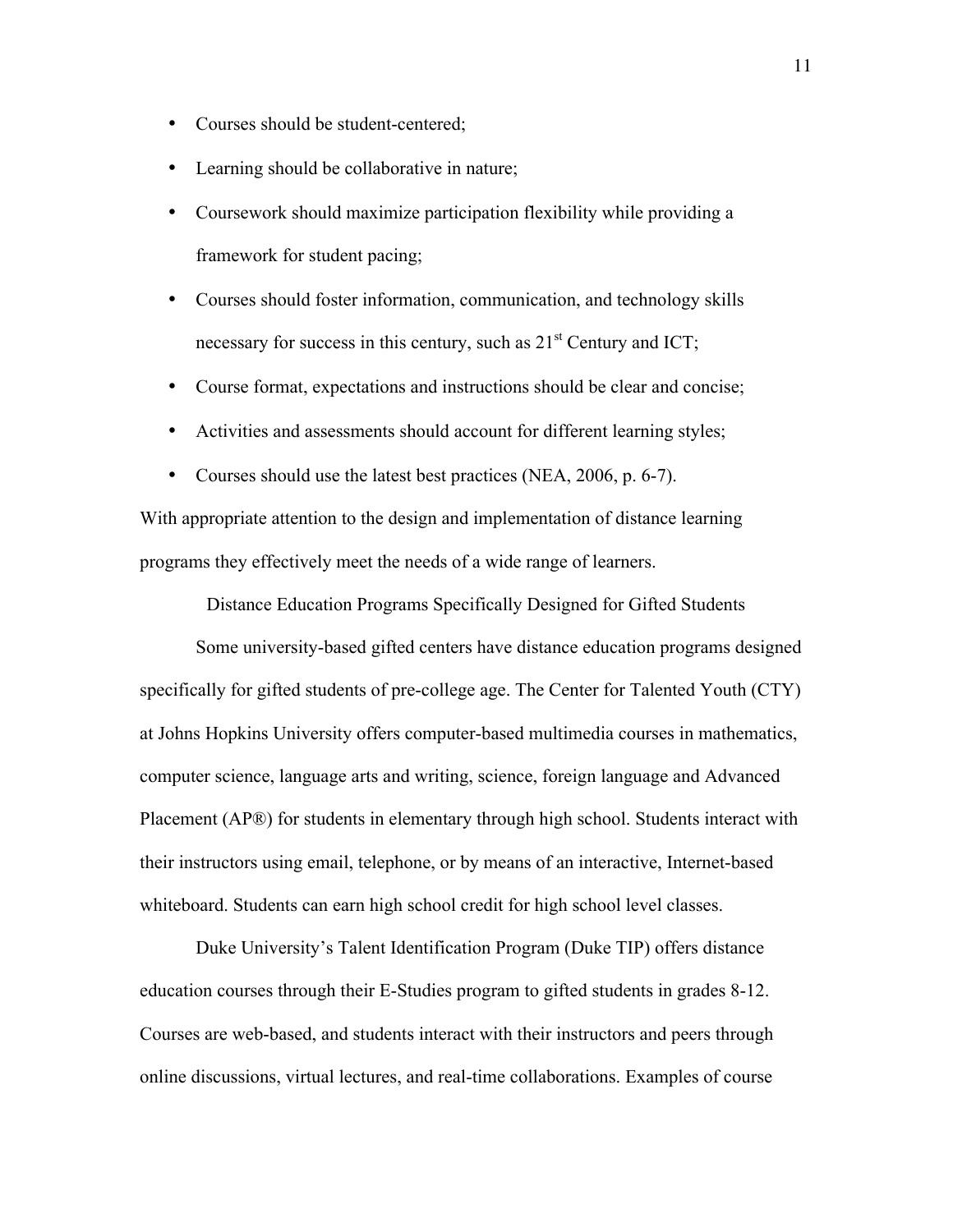offerings include Anatomy and Physiology, Mathematical Problem-Solving, Academic Writing, and Abnormal Psychology. Duke TIP does not grant credit for completion of E-Studies courses, but students may seek credit from their local schools on their own.

 Economics, U.S. History, Biology, Chemistry), and approximately 14 different AP The Center for Talent Development (CTD) at Northwestern University has offered a distance education program, Gifted LearningLinks, for gifted students in grades 4 through 12 for more than 20 years. Gifted LearningLinks offers more than 150 enrichment classes (e.g., The Wonders of Ancient Egypt, Classic American Novels, Writing Workshops, Latin, Topics in Math) at the elementary and middle school level, over 40 high school honors level classes (e.g., Creative Writing, Literary Analysis, classes. Courses are taught by an instructor and are web-based, utilizing the Blackboard online course management system. Students engage with instructors and other students through discussion boards, virtual meetings, chat rooms, and e-mail. Some college level classes are also available and students earn credit for high school level classes.

The Wisconsin Center for Academically Talented Youth (WCATY) provides programs and services for gifted students in the state of Wisconsin and has developed its own distance education model for students in grades 5 through 8. The program, called the District Cooperative Online Program, is a hybrid model, combining both online learning and face-to-face interactions. It allows students from a school district or spread across a geographical region to take classes together. Co-op courses are taught by a WCATY instructor and include students from several area schools or school districts. Courses are typically nine weeks in length (one school quarter) and designed to replace curriculum (e.g., language arts or reading) in the home school. Students access the online portion of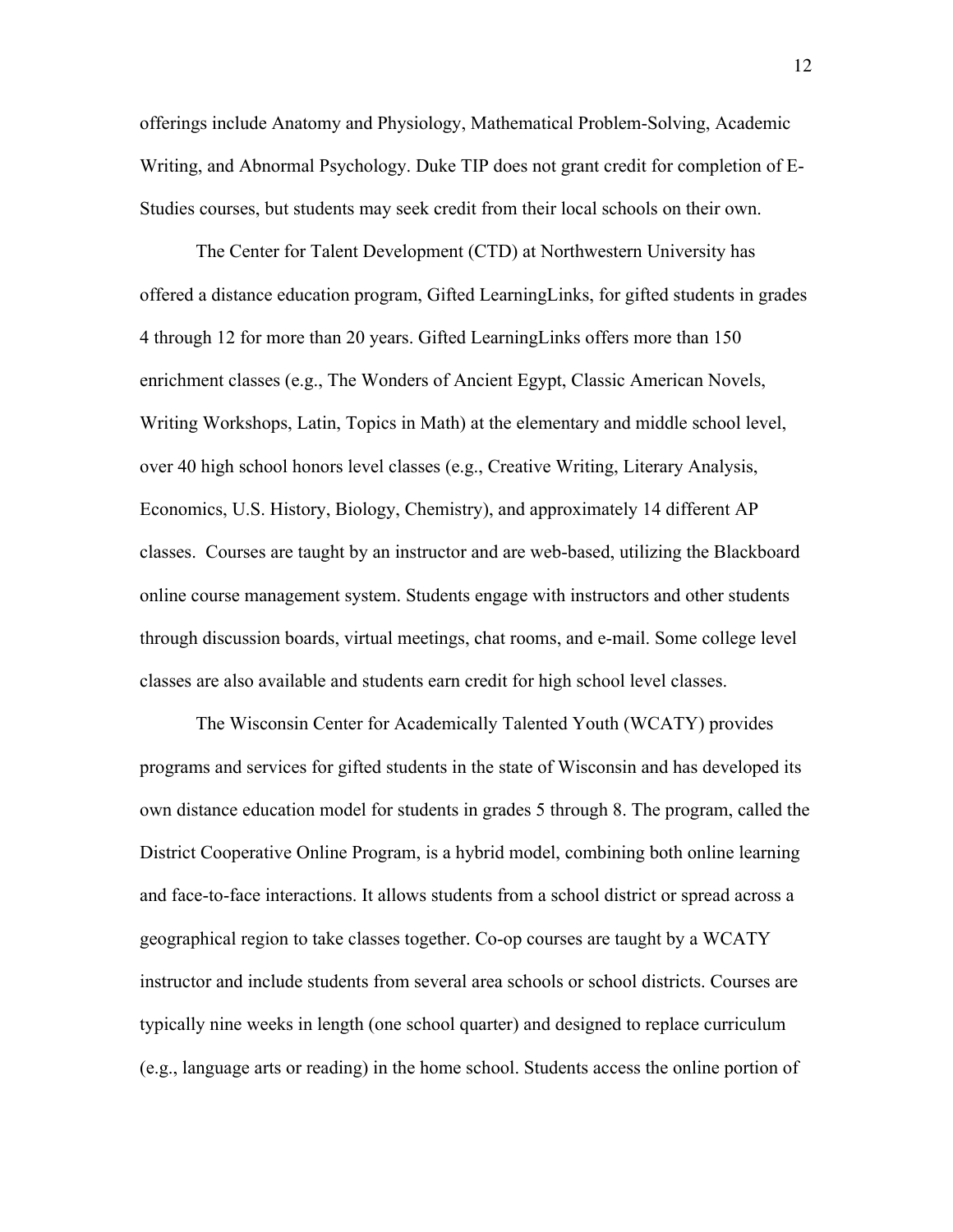the course via the Internet and approximately three times per quarter the students and the instructor meet at a central location for face-to-face activities. WCATY works with the schools to design the courses and enroll students.

The Education Program for Gifted Youth (EPGY) at Stanford University offers multimedia, computer-based distance education courses in mathematics (kindergarten through advanced undergraduate classes), English (grade two through AP), physics (secondary through advanced undergraduate level), and computer science (secondary level). Students receive Stanford University credit for successful completion of undergraduate level courses.

Stanford recently began a comprehensive online high school with a three-year curriculum. The curriculum consists of the self-paced courses described above as well as some courses unique to the online high school that consist of lectures that student view over the web and synchronous, required, weekly discussion sections. Science courses use virtual laboratories. The online school is supplemented with a summer program on the Stanford University campus to allow students to meet and engage face-to-face and online extra-curricular activities such as a math team, a literary journal, a student newspaper and a club devoted to culinary arts.

## Success of Distance Education Programs

Success in distance education programs depends on both program and participant characteristics. Studies of distance education programs have begun to reveal several characteristics of high-quality programs. In general, these characteristics include preparation, training, and ongoing support for both students and instructors (Roblyer, 2006). Characteristics of students who are most often successful in distance learning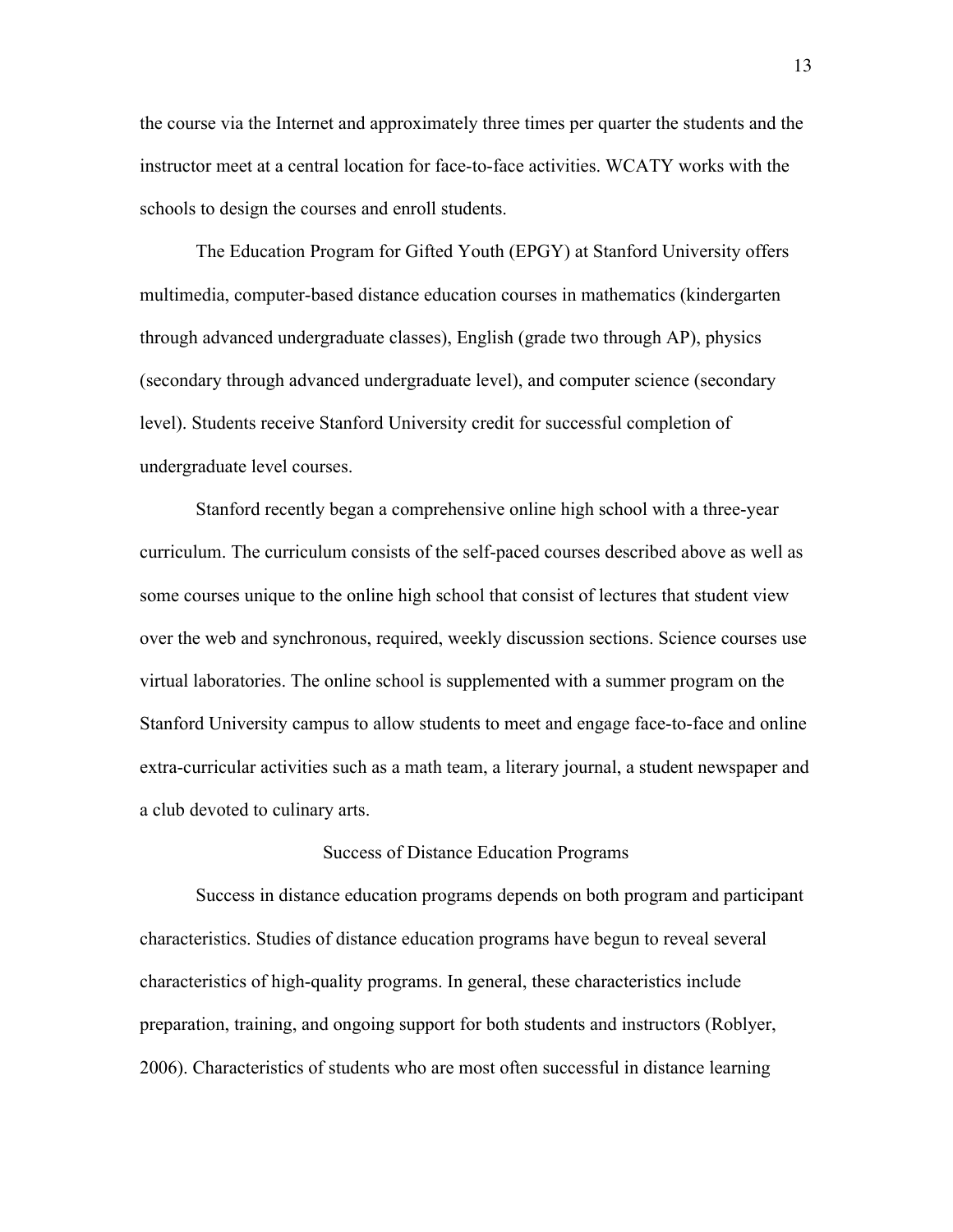programs often include motivation and independence. Wilson et al. (1997/1998) suggest that there are four characteristics that contribute to success in a distance education course: 1) ability to work independently, 2) desire to take the course, 3) motivation to persist, and 4) prerequisite background knowledge. Still, empirical research about the success of distance education programs, in terms of completion rates, achievement, and skill development remains sparse, specifically regarding gifted students.

Completion rates nationally for distance education courses are about 30 to 40% (Roblyer, 2006), but some programs that are open to all learners have much higher rates and attribute this to curriculum that is systemically designed and interactive in nature, assessment and monitoring of students progress and specific training for teachers in online instruction. Little data is available on completion rates for distance education programs designed specifically for gifted learners, although one program reports completion rates around 66 to 80 percent (lower for AP classes, higher for enrichment classes), and grades of A or B for over 95% of students (L. Dershewitz, personal communication, January 25, 2006; Olszewski-Kubilius & Lee, 2004a). Olszewski-Kubilius and Lee found that students who took AP classes via a distance education program specifically designed for gifted students reported that the classes prepared them well for their AP examinations (64% of students followed through with the AP exam and 63% earned a 4 or 5 on the exam).

Despite limited data on how successful gifted students actually are in distance education courses, researchers have documented evidence about the positive effects of distance education programs on gifted and talented students academically and socially,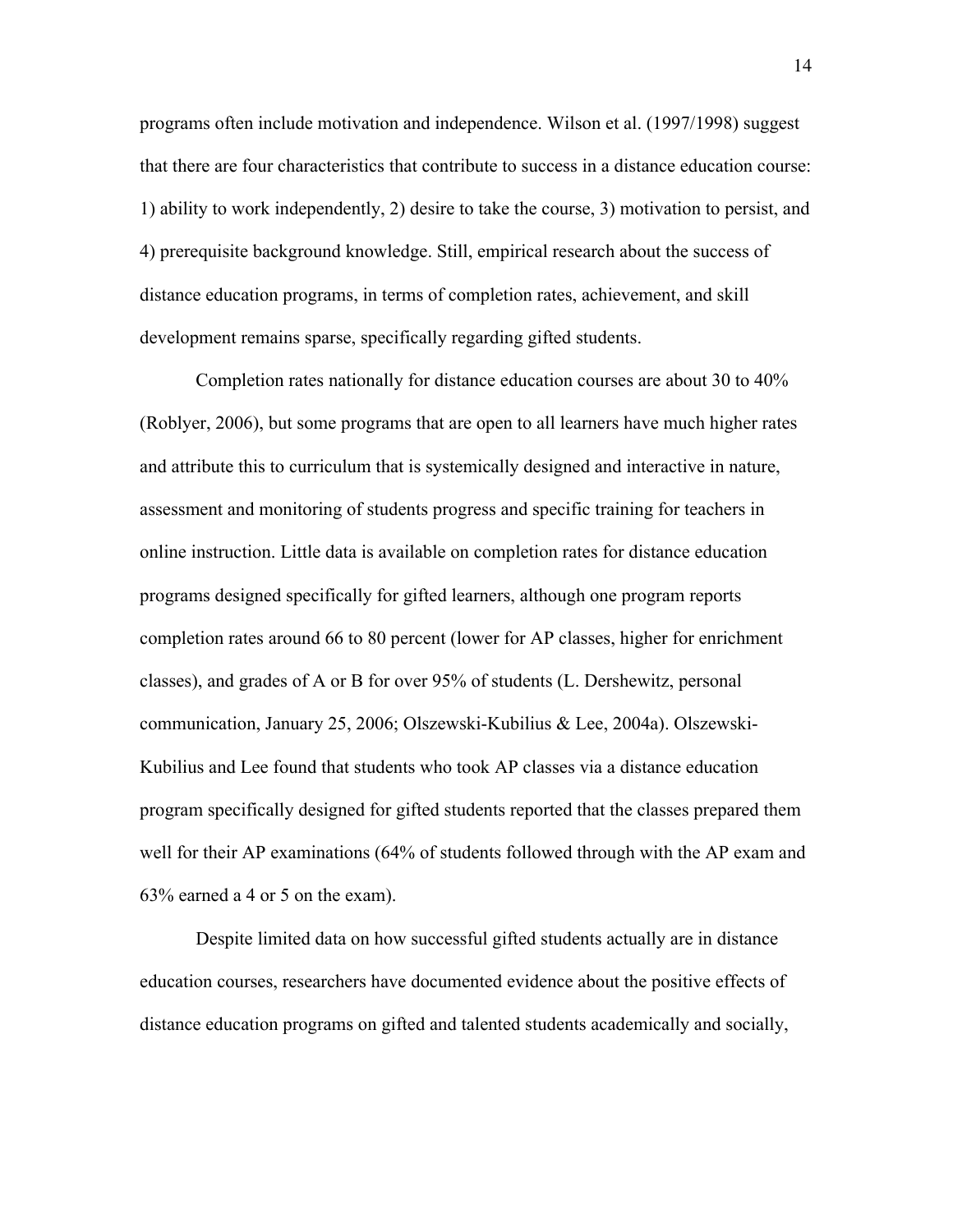primarily through self-reports from students on questionnaires and surveys after the program. Effects found include:

- 1989); • Greater independence on the part of students regarding their learning and the development of close relationships with peers for rural gifted students who took advanced high school mathematics courses in a ele-learning program (Lewis,
- supported residential school (Wilson et al., 1997/1998); • Enhanced independent study and thinking skills, new means of communication, academic challenge and growth, and a more realistic assessment of how one's abilities compared to others among high school aged students from multiple schools who participated in a distance education program through a state
- Increases in students' collaboration skills and higher-order thinking skills such as technology for secondary students (McLoughlin, 1999); logical explanation, critical inquiry, interpretation, and reflection as a result of participation in a program that augmented teaching with audiographic conference
- Increases in students' problem-solving abilities, logical thinking skills, and collaborative learning skills, motivation, task commitment, leadership ability, and responsibility for learning in a program that connected elementary and secondary gifted students from multiple schools (Ewing, Dowling, & Coutts, 1997); and
- Higher interest in the subject studied, increased confidence in one's academic abilities, and improved study and organizational skills for fourth through sixth graders who took enrichment classes via a distance education program (Dershewitz, Lee, & Johnson, 2006).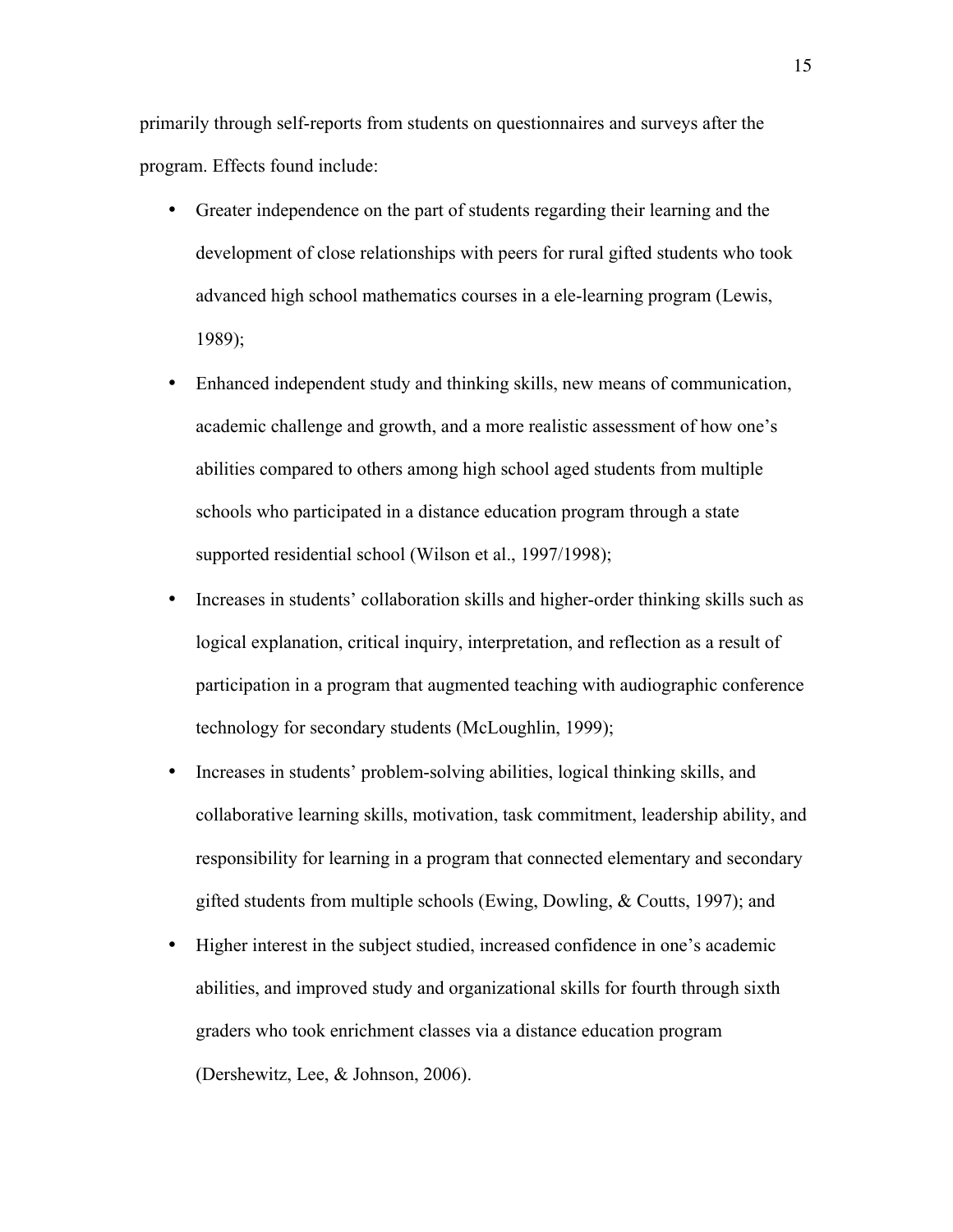Clearly, research on distance education has not kept up with the proliferation of programs. Most programs do not track enrollments and completion rates in detail, such as disaggregating data by racial/ethnic groups or SES. As a result, we do not know who enrolls and who successfully completes distance education programs. We do not know if success varies by features of the course, such as whether is it self-paced and asynchronous versus synchronous or a hybrid, or by demographic characteristics of the student. It is clear that knowledge of what leads to success in distance education programs, cyber schools, and online courses, including features of the courses themselves, aspects of the instruction, and characteristics of the students, is needed in order to better craft courses that will enable all students to be successful.

# Challenges and Pitfalls to Avoid

Despite evidence of positive learning experiences and outcomes, there continues to be concern about distance education on the part of both educators and students. School administrators chief concerns center around course quality, costs, losing state funding based on student attendance and teacher training (Picciano and Seaman, 2009).

Olszewski-Kubilius and Lee (2004a) found that among gifted students who took either honors or AP courses through a distance education program, the lack of interactions with teachers was a source of dissatisfaction for some students and that most students wanted to use computer technologies that enabled them to have easy communication with teachers, other students, and course information, but still desired to have traditional textbooks and written course materials as part of the learning tools. Thus, students need to know and understand their learning styles and preferences in order to find those distance education classes appropriate for them.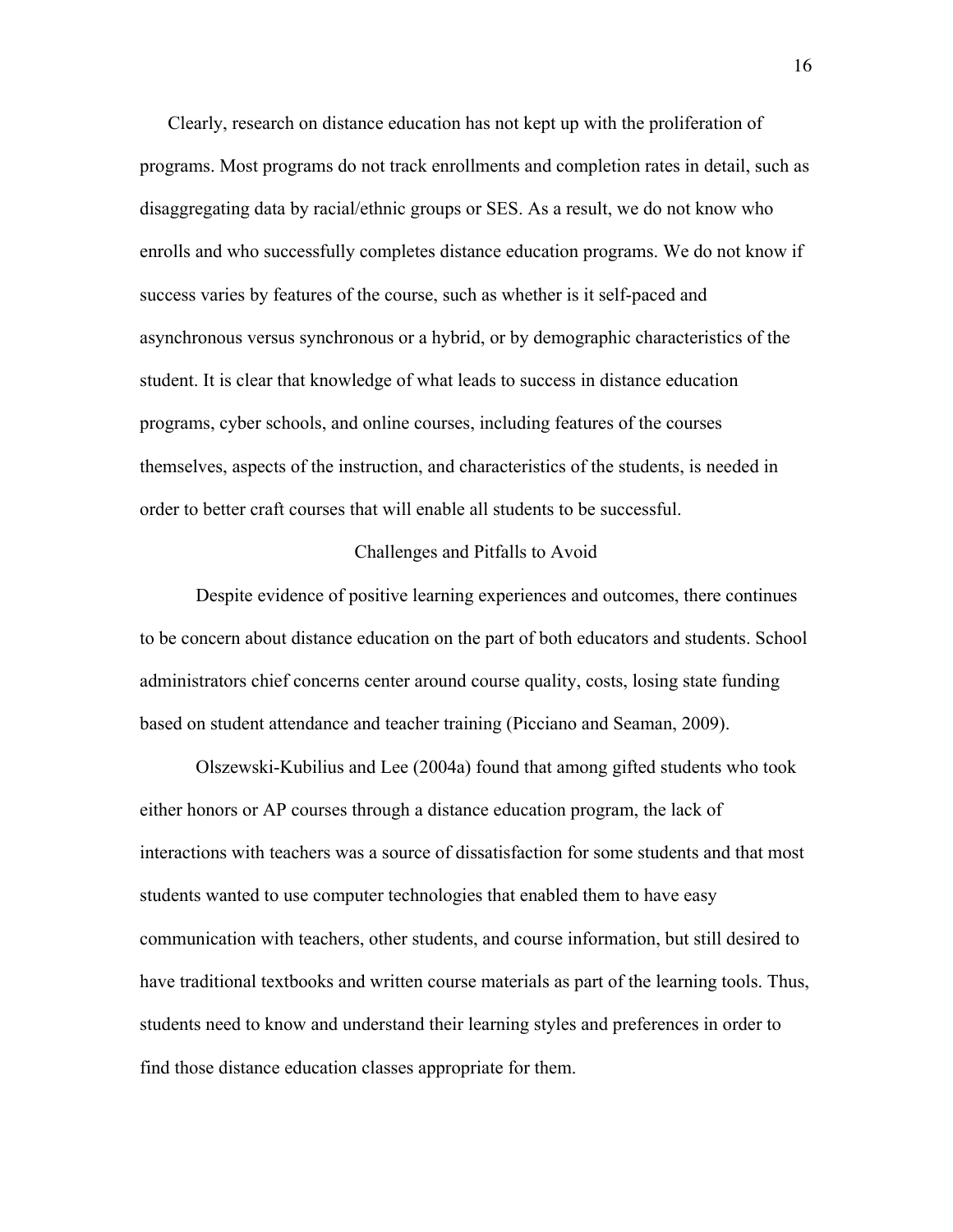Other concerns include the inability to use students' body language as an indication of student engagement and understanding (Gallagher, 2001), technological problems (Lewis & Talbert, 1990), and insufficient contact with and therefore support from other students and the teacher (University of Plymouth, 2006). Also, distance education programs suffer from some of the same articulation issues as summer and other out-of-school programs. Olszewski-Kubilius and Lee (2004a) found that 20% of students who took a distance education course and wanted credit did not get it from their high schools, but only 6% of those who asked for placement in the next course in sequence were denied. However, almost half of the students could not skip ahead to the next course because none was available.

Another challenge for online science courses is the use of virtual laboratories and simulated laboratories and whether these are adequate to teach or demonstrate key concepts and achieve learning concepts. Some distance education programs require students to find a situation where labs can be conducted, perhaps in a local school.

A concern for students enrolled in cyberschools full time is isolation and socialization (Watson, 2007). Some cyberschools provide extra-curricular activities such as clubs and field trips that are a mix of online and face-to-face. Technologies such as web-conferencing tools that integrate voice, web cam and whiteboard can be used to facilitate online group projects and facilitate student interaction thus promoting socialization.

Watson (2007) identified some other issues unique to online learning programs including assessment of students' learning and particularly giving tests to assess mastery. Many programs enlist the assistance of another adult—a teacher or learning coach in the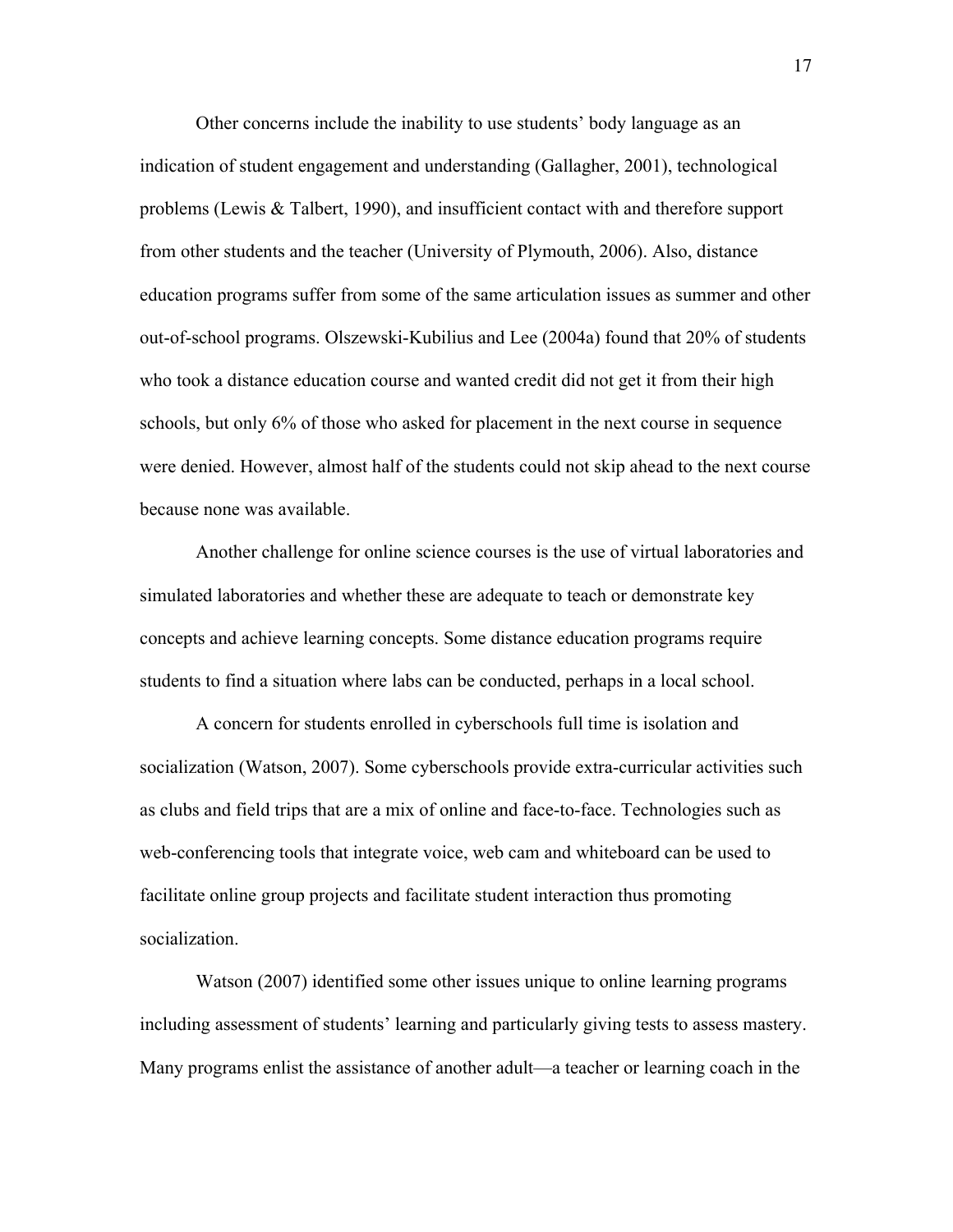student's local environment—to proctor assessments, while other programs rely on webbased quizzes and tests or other types of assessment like papers or projects.

Professional development for online teachers is critical, especially for school administrators using distance education courses to fill in gaps in their curricula (Picciano and Seaman, 2009). Online courses involve the use of multimedia more than face-to-face teaching and teachers have to acquire comfort and agility with using these technologies. Program administrators need to provide technological training and support to teachers and also to enrolled students. A particular challenge for online teachers is time management since students and teachers can be online at any time. Thus, online courses can become very time-consuming and demanding for teachers, encroaching into their leisure and family time if guidance and firm boundaries are not set for students. Online teachers must also be particularly adept at written, as opposed to oral communication skills (Watson, 2007) so as to give constructive and useful feedback to students.

Despite the increase in the number of cyberschools and distance education, there is still concern about access for some students. Not all students have a computer at home nor do they have fast, reliable Internet access. Currently, there is very little data regarding who is accessing and who is not accessing distance education options among K-12 students, but it is likely that the same groups that are disenfranchised with respect to other educational options, i.e. low income students, are closed out of distance education programs as well, especially those requiring tuition.

#### Summary

Distance learning has been and continues to be a significant source of educational opportunity, particularly for gifted students. The proliferation of programs and the

18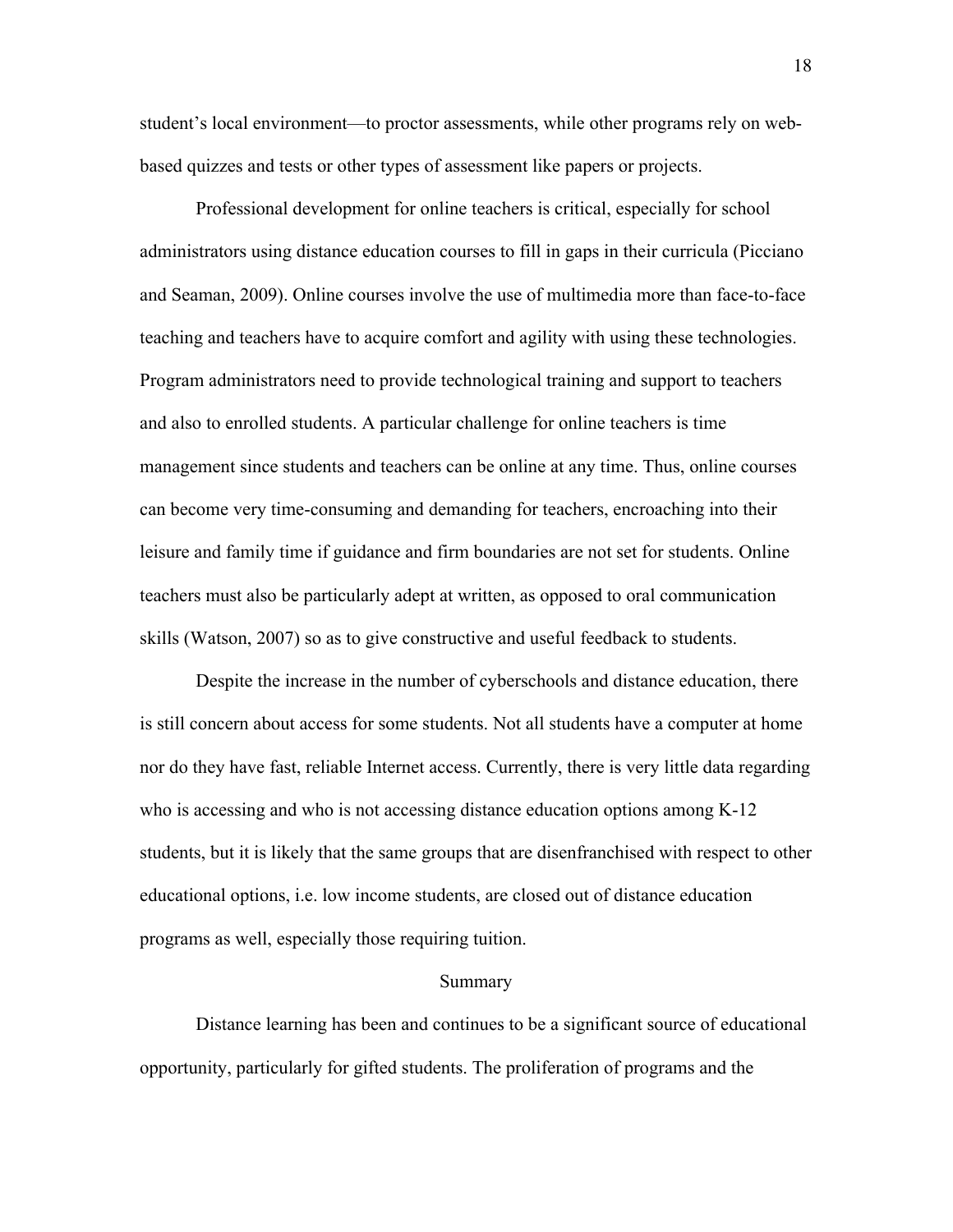continual advancement of technology offer students the chance to learn content never before available to them and in ways that can meet their individual needs. But popularity and increased options do not equal effectiveness and success. There is still much to be learned about distance education for all learners. It is important to keep focused on the fact that data collection and research on effective program models, teaching strategies, and outcomes is imperative as are standards and program evaluation.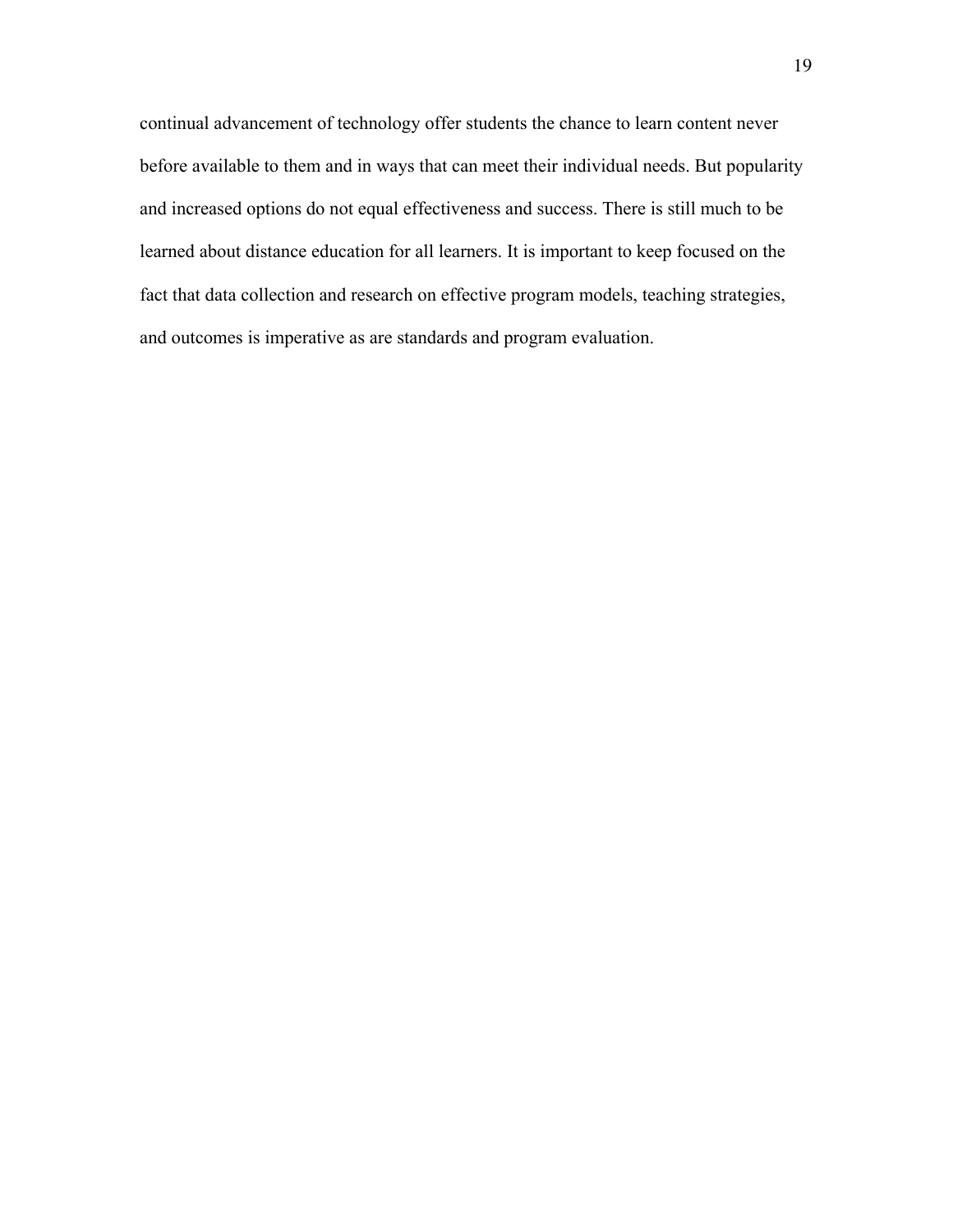# References

Accessing distance learning. (1995, November/December). *Imagine, 3,* 1-4.

- Adams, C. M. & Cross, T. L. (1999/2000). Distance learning opportunities for academically gifted students. *The Journal of Secondary Gifted Education, 11*(2), 88-96.
- Adams, C.M. & Olszewski-Kubilius, P. (2007). Distance learning and gifted students. In J. VanTassel-Baska (Ed.). *Serving gifted learners beyond the traditional classroom: A guide to alternative programs and services*. Waco, TX: Prufrock Press, pp. 169-188.
- Belcastro, F. P. (2001). Electric technology and its use with rural gifted students. *Roeper Review, 25*(1), 14-16.
- Casey, D. (2008). A journey to legitimacy: The historical development of distance education through technology. *Tech Trends*. *52*(2), 45-51.
- Cifuentes, L., Murphy, K., & Davis, T. (1998). *Cultural connections: Promoting selfesteem, achievement, and multicultural understanding through distance learning*. Proceedings from the National Convention of the Association for Educational Communications and Technology. St. Louis, MO. (ERIC Document Reproduction Service No. ED423 831)
- Dershewitz, L. Personal Communication. January 25, 2006.
- Dershewitz, L., Lee, S.-Y., & Johnson, P. (2006, February). *Parents' perceptions of the effects of distance education on gifted children*. Paper presented at the Illinois Association for Gifted Children, Chicago, IL.

Dooley, K., Lindner, J. & Dooley, L. (2005, Spring). Advanced methods in distance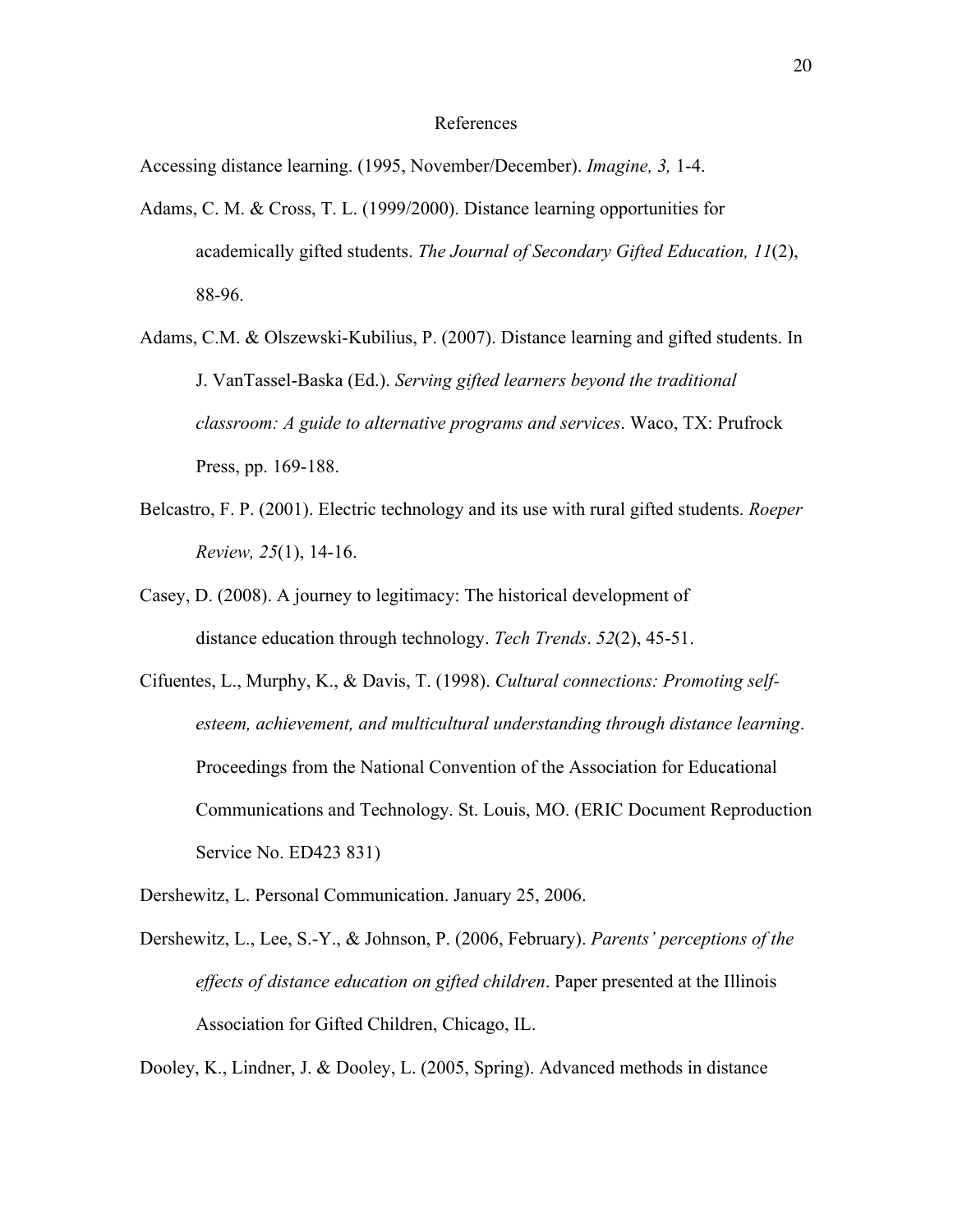education: Applications and practices for educators, trainers and learners. *Information Management*. *18*, 9-10.

- Dykman, C. A., & Davis, C. K. (2008). Online education forum: Part two Teaching online versus teaching conventionally. *Journal of Information Systems Education, 19*(2), 156-163.
- Ewing, J., Dowling, J., & Coutts, N. (1997). *STARS: Report on superhighway teams across rural school projects.* Dunhee, Scotland: Northern College. (ERIC Document Reproduction Service No. ED421319)
- Fortino, A. & Wolf, P. (2007). Going the distance. *BizEd*. 30-35.
- Gallagher, J. J. (2001). Personnel preparation and secondary education programs for gifted students. *The Journal of Secondary Gifted Education, 12*(3), 133-138.
- Glennan, T. K., & Melmed, A. (1996). Fostering the use of educational technology:<br>Elements of a national strategy. *RAND*. Retrieved February 3, 2003, from http://www.rand.org/pubs/monograph\_reports/MR682/contents.html
- Goodrich, B. E. (1994). Creating a "virtual" magnet school. *T.H.E. Journal*, 73-75.
- Harting, K. & Erthal, M. (2005). History of distance learning. *Information Technology, Learning and Performance Journal*. *23*(1), 35-44.
- Hofmeister, A. (1994). Technological tools for rural special education. *Exceptional Children, 50*, 326-331.
- *online, introductory gifted education*. In Capitalizing on Leadership in Rural<br>Special Education: Making a Difference for Children and Families. Conference Hull, D. F., Bull, K. S., Montgomery, D., May, J. R., & Overton, R. (2000). *Designing an*  Proceedings. Alexandria, VA*.* (ERIC Document Reproduction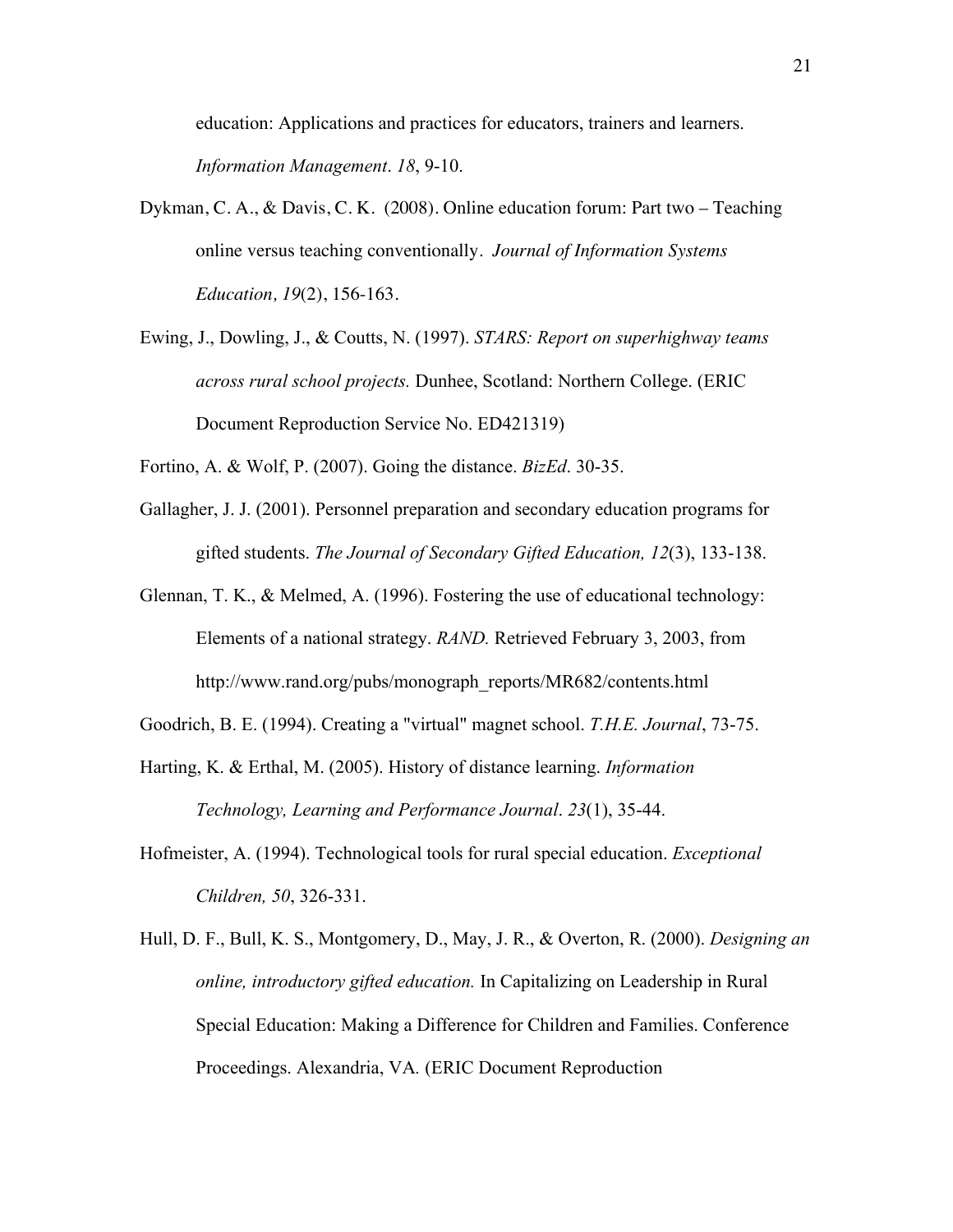Service No. ED439873)

Kiernan, V. (2005). *Finding an online high school*. Alexandria, VA: Mattily.

- Lee, S.-Y., Matthews, M. S., & Olszewski-Kubilius, P. (in press). A national picture of talent search and talent search educational programs. *Gifted Child Quarterly*.
- Lewis, G. (1989). Telelearning: Making maximum use of the medium. *Roeper Review, 11*(4), 195-198.
- Lewis, G., & Talbert, M. (1990). Telelearning: Reaching out to the gifted in rural schools. *Educating Able Learners, 15*(1), 2-3, 10.
- McBride, R. (1991a). Courses offered despite cutbacks. *American School Board Journal, 178*, A26.
- McBride, R. (1991b). Strategies for implementing teletraining systems in education K-12. *ITCA Teleconferencing Yearbook*.
- McBride, R. O., & Lewis, G. (1993). Sharing the resources: Electronic outreach programs. *Journal for the Education of the Gifted, 16*(4), 372-386.
- McLoughlin, C. (1999). Providing enrichment and acceleration in the electronic classroom: A case study of audiographic conferencing. *Journal of Special Education Technology, 14*(2), 54-69. classroom: A case study of audiographic conferencing. *Journal of Special*
- Retrieved December 20, 2008, from National Education Association. (2006, November). *Guide to teaching online courses*.

http://www.nea.org/technology/images/onlineteachguide.pdf

North American Council for Online Learning and the Partnership for  $21<sup>st</sup>$  Century Skills (November, 2006). Virtual Schools and 21<sup>st</sup> Century Skills. Retrieved December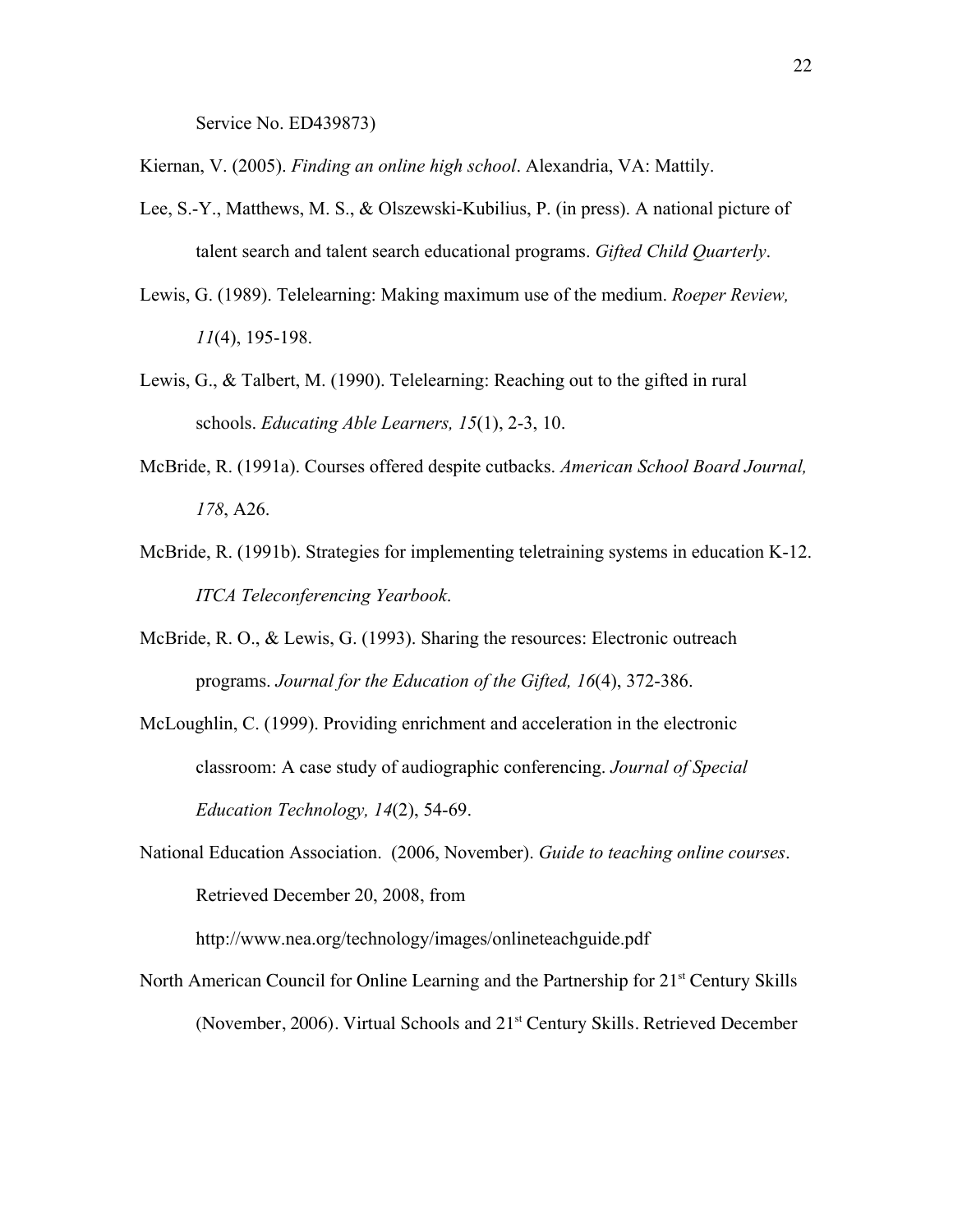30, 2008, from

http://www.nacol.org/docs/VSand21stCenturySkillsFINALPaper.pdf

- Olszewski-Kubilius, P., & Lee, S.-Y. (2004a). Gifted adolescents' talent development through distance learning. *Journal for the Education of the Gifted. 28*(1), 7-35.
- *educational program options for academically talented middle and secondary school students*. Evanston, IL: The Center for Talent Development, Northwestern Olszewski-Kubilius, P., & Limburg-Weber, L. (2002). *Designs for excellence: A guide to*  University.
- Picciano, A. G. & Seaman, J. (2009). K-12 Online Learning. A 2008 Follow-up of the Survey of U. S. School District Administrators. Babson, MA: The Sloan Consortium.
- Ravaglia, R., & Sommer, R. (2000). Expanding the curriculum with distance learning. *Principal, 79*(3), 10-13.
- Roblyer, M.D. (2006). Virtually successful: Defeating the dropout problem through online school programs. *Phi Delta Kappan*. 88(1), 31-36.
- Savage, L., & Werner, J. (1994). *Potpourri of resources to tap gifted education in rural areas*. Austin, TX: American Council on Rural Education. (ERIC Document Reproduction Service No.ED369601). areas. Austin, TX: American Council on Rural Education. (ERIC Document

Technology Counts. *Education Week*, March 26, 2009, 26 (28).

- Threlkeld, R. (1991). Increasing educational options through distance learning. *Gifted Education Communicator, 21*(1), 12-14.
- Timpson, W. M., & Jones, C. S. (1989). Increased education choices for the gifted: Distance learning via technology. *Gifted Child Today, 12*(5), 10-11.

University of Plymouth (March 31, 2006). Distance education: Why distance learning?